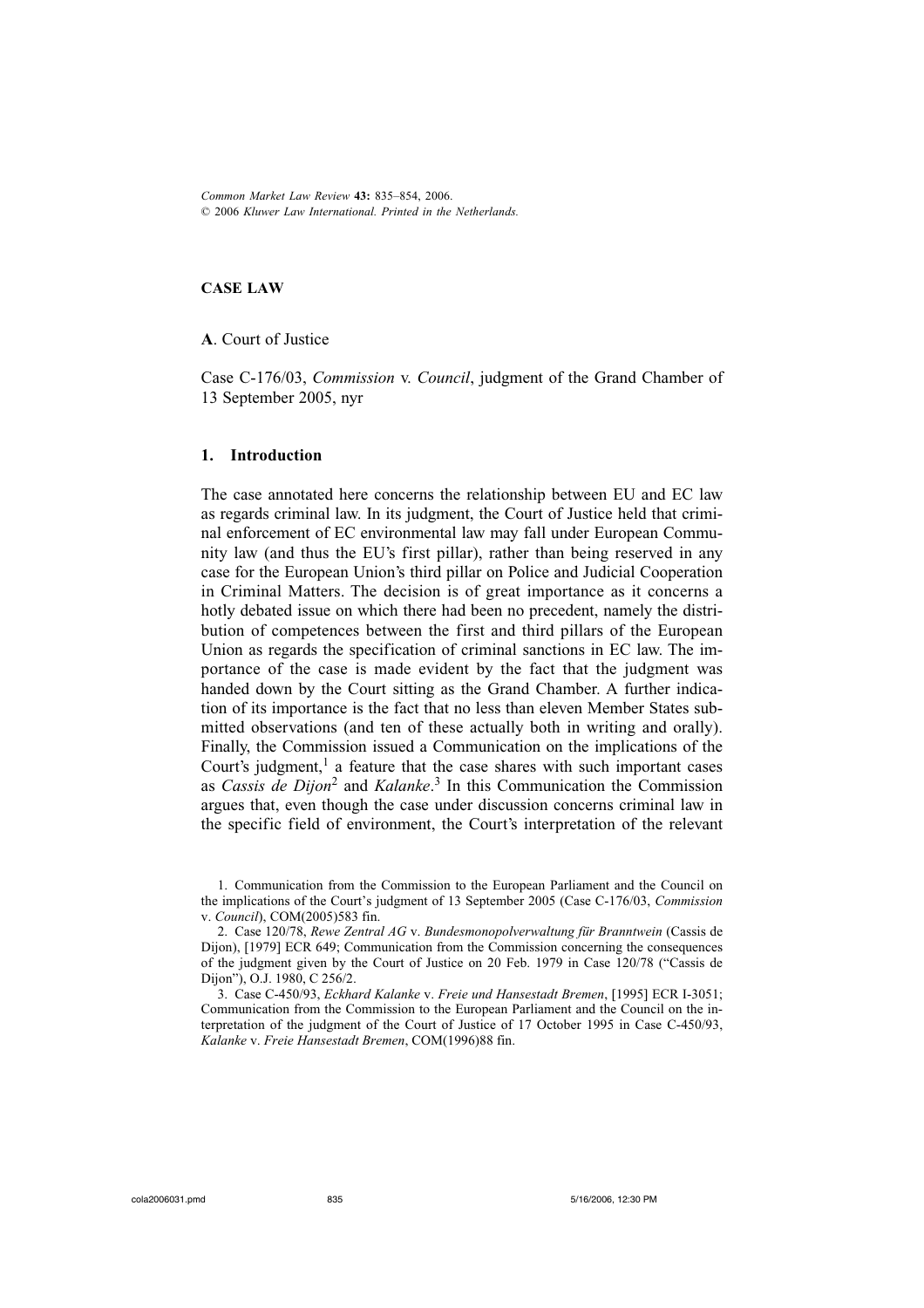EC law has in fact implications for all areas of Community law. As a practical consequence, the Commission suggests that a number of instruments already adopted in other fields (both EU third pillar law and Community law) must be corrected.

## **2. Facts and legal background**

On 4 November 1998, the Council of Europe in Strasbourg opened for signature the Convention on the Protection of the Environment through Criminal Law.<sup>4</sup> It was the first international convention to criminalize acts causing or likely to cause environmental damage. Since then, a number of EU Member States have signed the Convention, though only one of them – Estonia – also proceeded to ratify it. Among the earliest EU Member States to sign the Convention was Denmark (which signed the Convention on the first possible day, 4 Nov. 1998). In 2000, Denmark made a proposal for an EU Framework Decision on combating serious environmental crime, based on the main elements of the Council of Europe's Convention.<sup>5</sup> In doing so, Denmark relied on Article 34(2)(b) TEU, according to which it is possible for an EU Member State to propose to the Council the adoption of a Framework Decision falling within the field of application of the EU's third pillar. On 27 January 2003, the Council adopted Framework Decision 2003/80/JHA6 on the protection of the environment through criminal law.7 In Articles 2 and 3, the Framework Decision laid down a number of particularly serious environmental offences, committed both intentionally and with negligence (at least serious negligence), in respect of which the Member States were required to prescribe criminal penalties. Under Article 5, the Member States had to ensure that these offences were "punishable by effective, proportionate and dissuasive penalties including, at least in serious cases, penalties involving deprivation of liberty". Article 6 provided for the criminal liability of legal persons. In

4. European Treaty Series No. 172; for the text, see conventions.coe.int/Treaty/EN/ cadreprincipal.htm; for the Explanatory Memorandum on the Convention, see conventions. coe.int/Treaty/EN/Reports/Html/172.htm.

5. For the text of the Danish proposal, see Initiative of the Kingdom of Denmark with a view to adopting a Council framework Decision on combating serious environmental crime, O.J. 2000, C 39/4.

6. Even though after the Amsterdam revision the name of the third pillar changed from "Justice and Home Affairs" (JHA) into "Police and Judicial Cooperation in Criminal Matters" (PJCCM), the Council has continued to use the acronym JHA for measures adopted in the framework of the third pillar.

7. Council Framework Decision 2003/80/JHA of 17 Jan. 2003 on the protection of the environment through criminal law, O.J. 2003, L 29/55.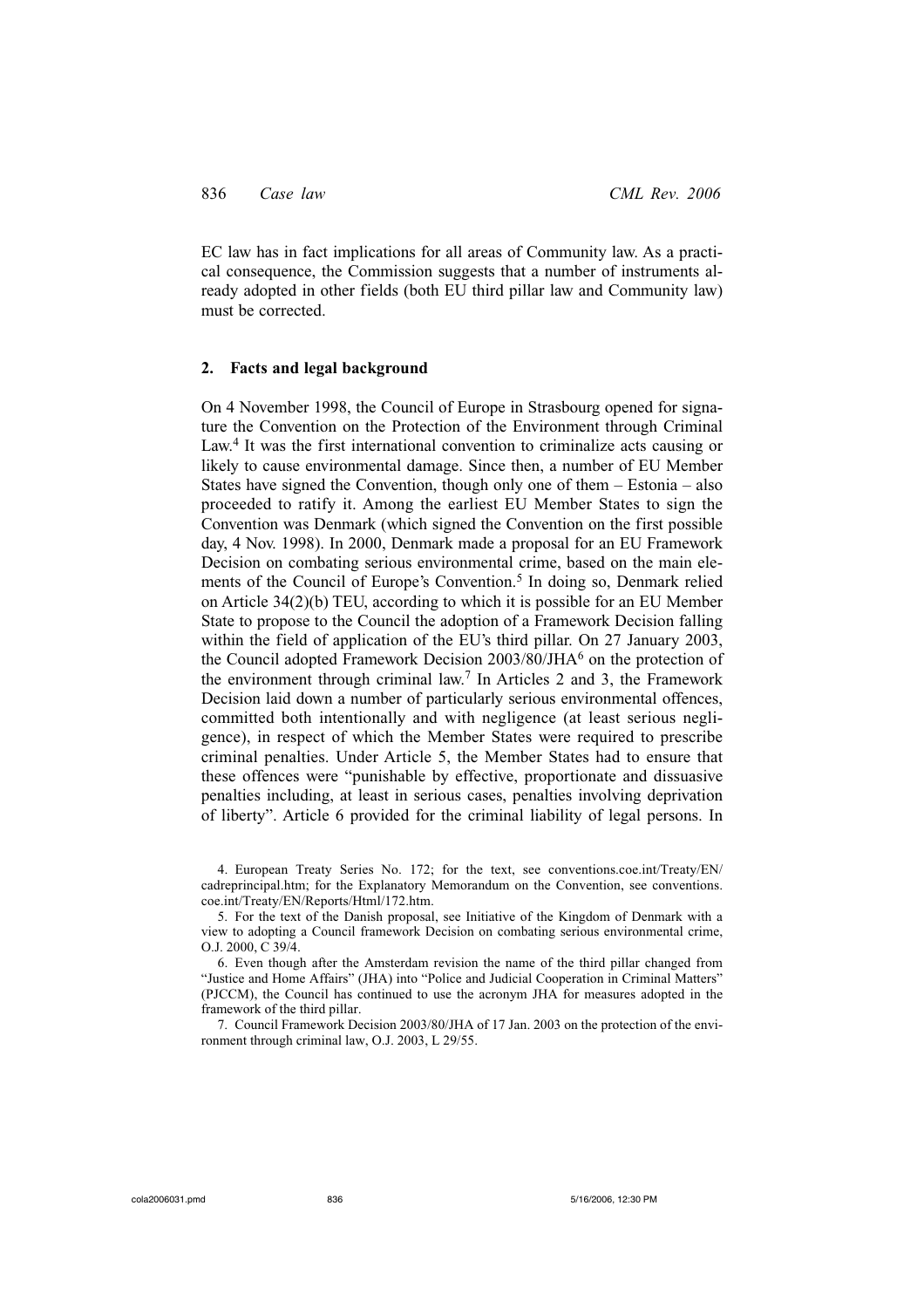this case, Article 7 required sanctions that are effective, proportionate and dissuasive and that include criminal or non-criminal fines. In both types of cases, other sanctions, of which the Framework Decision gave examples, were also possible. The Framework Decision was adopted on the basis of Articles 29, 31(e) and 34(2)(b) TEU (pre-Nice version).<sup>8</sup> As for the legislative procedure, Article 34(2) TEU required unanimous voting in the Council; the European Parliament was consulted.

However, by acting within the framework of the EU's third pillar the Council disregarded a proposal for a Community Directive on the protection of the environment through criminal law that had been presented by the Commission in 2001. The proposed Directive was based on the EU's first pillar, namely Article 175(1) EC (which provides for the co-decision procedure as described in Art.  $251$  EC).<sup>9</sup> In the course of the procedure for the adoption of the Framework Decision, the Commission had repeatedly objected to the choice of third pillar provisions as a legal basis and insisted on Article 175 EC instead. In the Commission's view, there was room for a Framework Decision only in the sense of a measure complementing the Directive in respect to judicial cooperation in relation to the protection of the environment through criminal law, but not in relation to Articles 1 to 7 of the Framework Decision as adopted. The same view was taken by the European Parliament when it expressed its opinion on both the proposed Directive and the draft Framework Decision. However, the Council disagreed. In consideration 7 of the preamble to the Framework Decision, the Council states that it did consider the Commission's proposal but that it had "come to the conclusion that the majority required for its adoption by the Council can not be obtained. The said majority considered that the proposal went beyond the powers attributed to the Community by the Treaty establishing the European Community and that the objectives could be reached by adopting a Framework-Decision on the basis of Title VI of the Treaty on European Union. The Council also considered that the present Framework Decision, based on Article 34 of the Treaty on European Union, is a correct instrument to impose on the member States the obligation to provide for criminal sanctions.…". It was thus that the Framework Decision was adopted against the objections of both the Commission and the European Parliament. When this happened, the Commission, supported by the European Parliament, brought an action un-

<sup>8.</sup> The Nice Treaty entered into force on 1 Feb. 2003 and thus a few days after the adoption of the Framework Decision. Today, the former Art. 31(e) is Art. 31(1)(e) TEU.

<sup>9.</sup> The proposal was much criticized; in the Dutch literature, see e.g. Buruma and Somsen, "Een strafwetgever te Brussel inzake milieubescherming?", (2001) NJB, 795–797, and M.I. Veldt Folgia, "(Nog) geen strafrecht in de Eerste Pijler?", (2002) SEW, 162–169.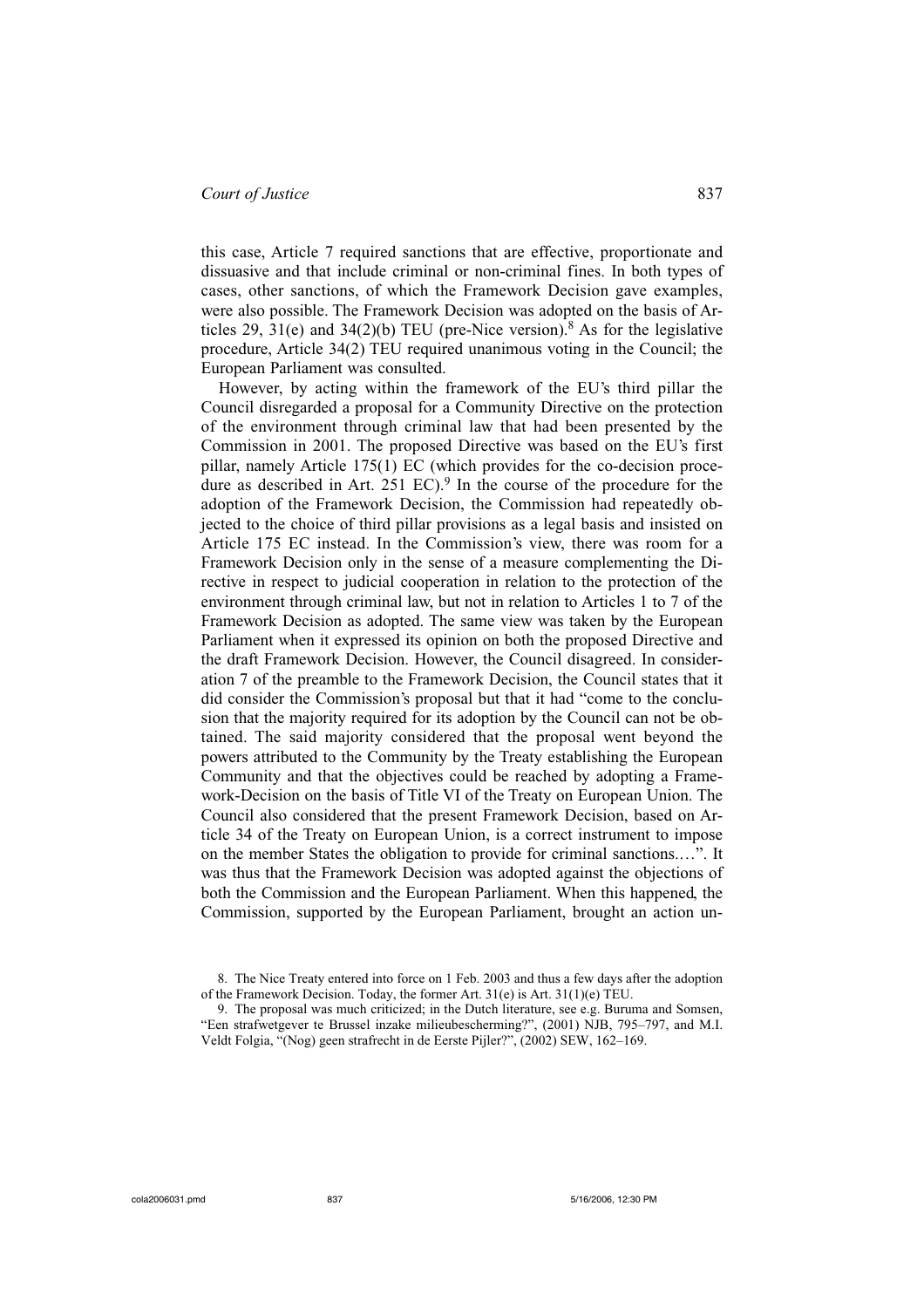der Article 35 TEU<sup>10</sup> to the Court of Justice for the annulment of the main provisions of the Framework Decision (i.e. Arts.  $1-7$ ).<sup>11</sup> In its role as defendant, the Council also received support, from eleven Member States, all of them "old" Member States (in fact, all the former "EU 15" except Austria, Belgium, Italy and Luxembourg, but none of the new Member States).

## **3. Advocate General Ruiz-Jarabo Colomer's Opinion**

According to Advocate General (henceforth: A.G.) Ruiz-Jarabo Colomer, what was in issue in the case under discussion was the Council's duty to refrain from adopting the contested provisions "by virtue of the primacy of Community law, established in Article 47 TEU, since the Community is said to have power under the Treaty of Rome to require the Member States to give a response in criminal law to certain threats to the environment" (para 26). The A.G. therefore started from the (general) question of whether the power of the Community to require the Member States to punish conduct which threatens the Community legal order enables the Community to define acts as criminal offences. The A.G. came to the conclusion that "the case-law does not explicitly recognize any power on the part of the Community to require the Member States to classify as criminal offences conduct which hinders achievement of the objectives laid down on the Treaties" (para 38). He found that the same applies in relation to secondary legislation addressing the issue of penalties for infringements of the law. However, here the A.G. observed that on occasion, a criminal penalty becomes imperative because it is the only sanction which fulfils the requirements of being effective, proportionate and dissuasive (para 43). The A.G.'s conclusion at the general level was that if the legal interests protected in certain offences are objectives of the Community, no one would dispute the ability of the Community's lawmaking bodies to require the Member States to prosecute in criminal law (para 50).

Turning to the specific field of environmental law, the A.G. then posed the question whether environmental protection, as a Community matter, "re-

11. The remaining Articles (9–12) concern the issues of jurisdiction, extradition and prosecution, implementation, territorial application and the effective date.

<sup>10.</sup> Under Art. 35(6) EU, the ECJ has jurisdiction to review the legality of Framework Decisions and Decisions in actions brought by a Member State or the Commission on grounds of lack of competence, infringement of an essential procedural requirement, infringement of the EU Treaty or of any rule of law relating to its application, or misuse of powers. Different from Art. 230 EC which is the corresponding provision in the framework of EC law, there is no possibility under Art. 35(6) EU for individuals to bring an action for annulment.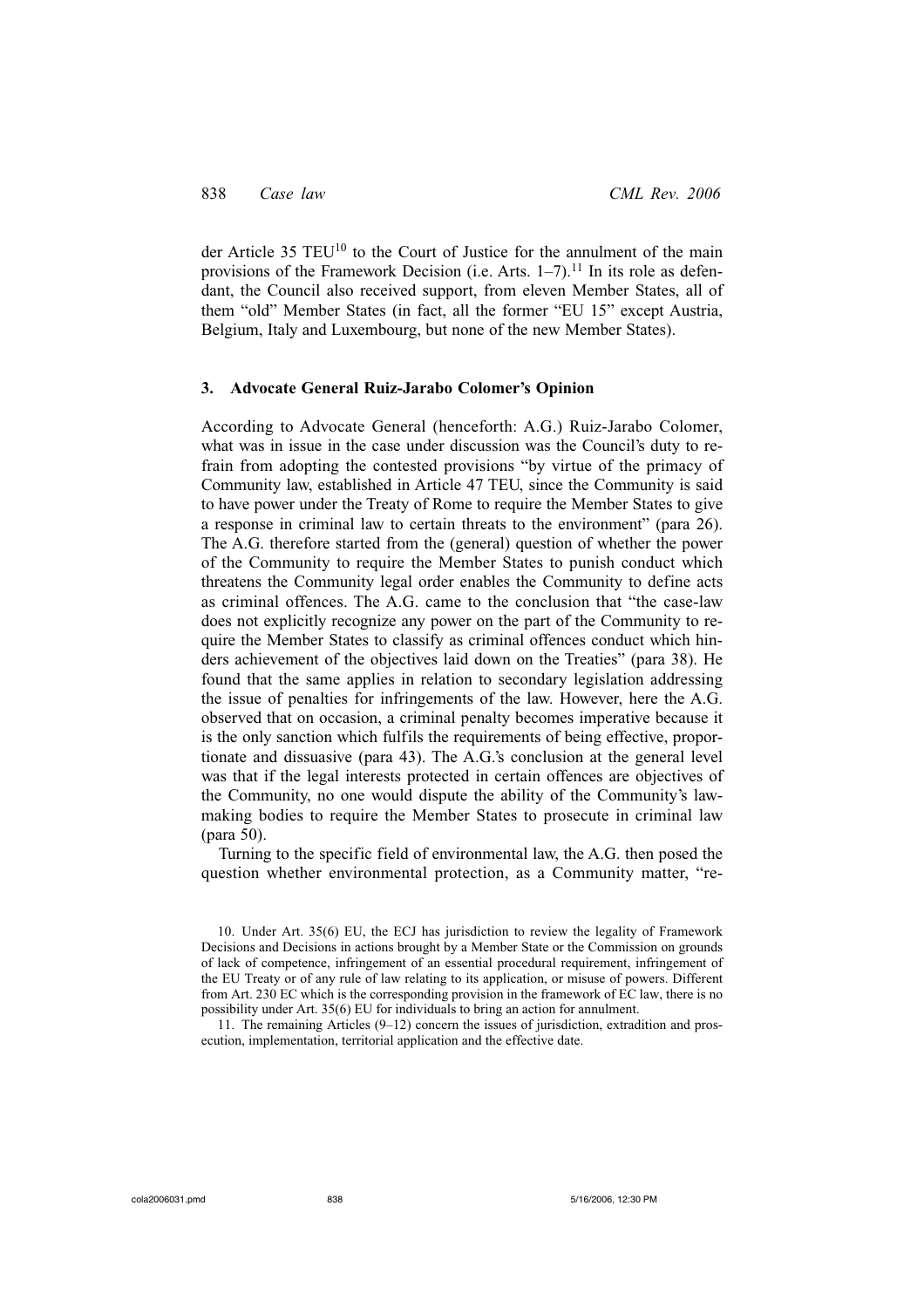quires the shield of criminal law" (para 51). He concluded that given the Court's case law on Community authority to impose sanctions, the development of Community environmental law and the fragility of environmental interests, "there are sufficient grounds for acknowledging the Community's power to require from Member States a response in criminal law to certain kinds of conduct which harm the planet", an outcome that is supported by democratic considerations (para 75 and 77). According to the A.G., Article 29 TEU does not change this analysis, since it does not give the EU a universal competence to harmonize criminal law, but rather only a power limited to certain offences of transnational scope. Given that there is neither any general power of the Community in criminal matters under the first pillar, nor any "natural capacity" of the EU in this field under the third pillar, the decisive issue is the lawful scope of the power of the Community to impose penalties as means of protecting the Community legal order (para 82). In the A.G.'s view, the Community can constrain the Member States to impose criminal penalties for uniform offences, but it cannot go further. Rather, the choice of penalty to admonish conduct which seriously harms the environment and to ensure the effectiveness of Community law is the province of the Member States. In other words, the choice of the penalty *model* (criminal, administrative or civil) is a matter for the Community and the choice of the *specific form* of penalties is for the Member States. The reason for this is, according to the A.G., that the Community at present lacks the information necessary to assess the best way to protect the environmental interests in each Member State. Turning to the Framework Decision at hand, the A.G. concluded that the offences mentioned in Articles 2 and 3 are very grave and, that being so, "it is evident that power to decide that such acts should be subject to criminal penalties lies with the Community" (para 92). In the A.G.'s analysis, the same applies to the other provisions at issue, with the exception, however, of Article 5(1) and the second part of Article 7 of the Framework Decision. Applying his distinction between the choice of a penalty model and the specific penalties themselves, the A.G. found that Article 5(1) and the second part of Article 7 transgress the boundaries of the first pillar because they specify certain types of sanctions.12 Against this background, the A.G. concluded that "by virtue of the fact that the choice of the criminal law response to serious offences against the environment is the responsibility of the Community, the Council has no power to approve Articles 1 to 4, Article  $5(1)$  – with the exception of the reference to sanctions involving the depriva-

<sup>12.</sup> Under Art. 5(1) the Member States, in serious cases, are obliged to provide for penalties involving deprivation of liberty which can give rise to extradition. Art. 7 concerns sanctions for legal persons. It gives a list of specific sanctions which may (note: not "must") be provided for under national law.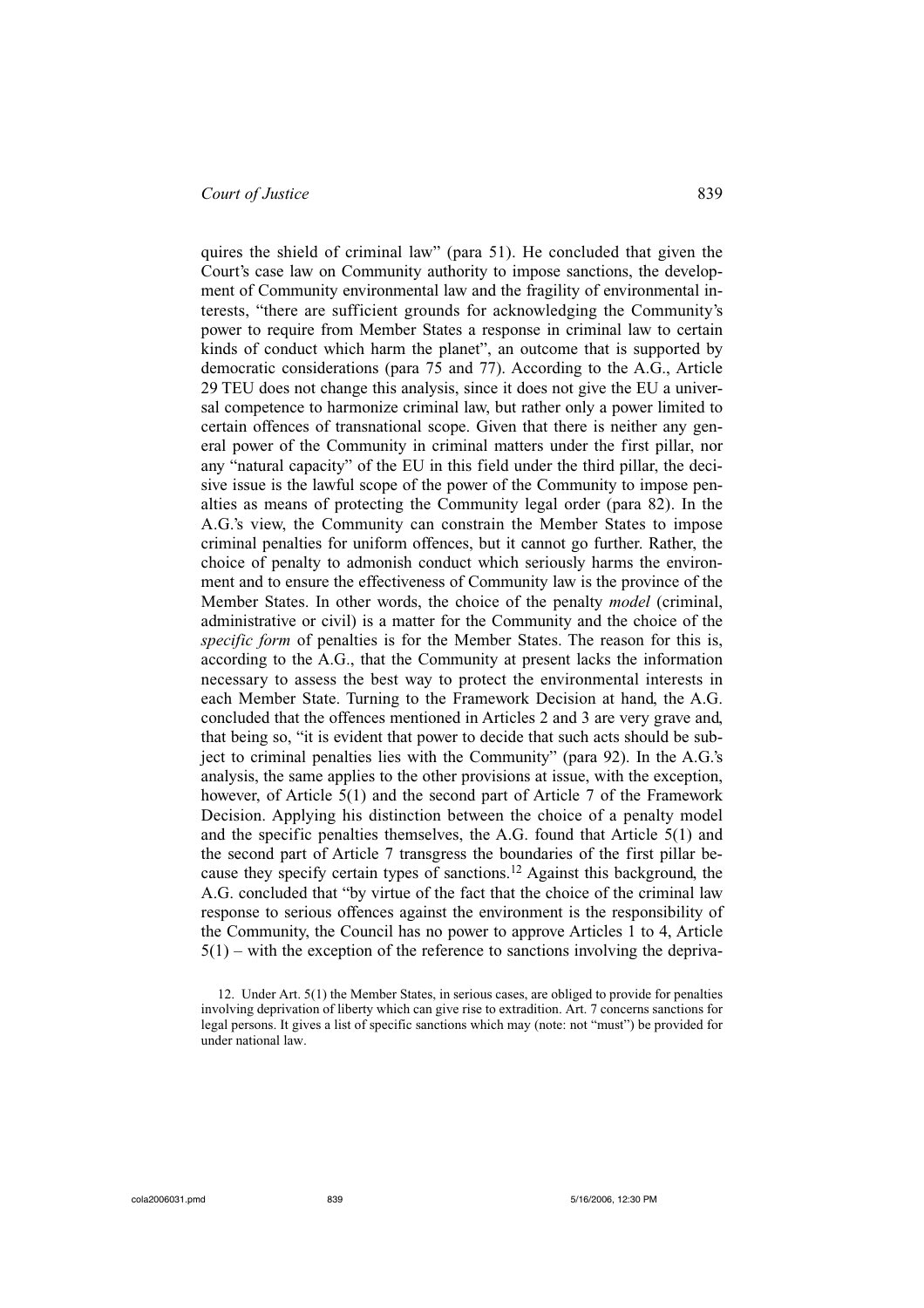tion of liberty and extradition – Article 6 or  $7(1)$  of the Framework Decision" (para 97). In consequence, the A.G. suggested that the Court of Justice should uphold the Commission's action and annul the provisions in question.

# **4. The judgment of the Court**

The Court followed the main lines of A.G. Ruiz-Jarabo Colomer's Opinion, but departed from his conclusion in two respects. First, whilst the A.G. suggested the annulment only of certain provisions of the Framework Decision, the Court annulled the entire Framework Decision. Second, the Court did not find that Article 5(1) and the second part of Article 7 are outside Community competences.

The starting point for the Court's considerations is Article 47 TEU, according to which nothing in the EU Treaty shall affect the Community Treaties and subsequent Treaties and Acts modifying or supplementing them. As regards criminal law specifically, the Court added that the same requirement is found in Article 29(1) TEU, under which the European Union, by developing common action among the Member States in the fields of police and judicial cooperation in criminal matters *inter alia*, will provide citizens with a high level of safety within an area of freedom, security and justice. From this starting point, the Court embarked on an analysis of the question of whether Articles 1 to 7 of the Framework Decision affect the powers of the European Community under Article 175 EC "inasmuch as those articles could, as the Commission maintains, have been adopted on the basis of the last-mentioned provision" (para 40). In answering this question, the Court proceeded in two steps. First, it emphasized the importance of the protection of the environment in the framework of Community law as an essential objective of the Community. In this context, the Court mentioned specifically the duty of mainstreaming under Article 6 EC and the fact that the legal basis provision in the field of environment, namely Article 175 EC, includes measures in fields for which the Community either does not enjoy a specific legislative competence at all or only on the basis of unanimity within the Council (e.g. fiscal policy, energy policy and town and country planning policy; paras. 41 et seq.). Second, the Court recalled its settled case law concerning the correct choice of a legal basis under Community law (the choice must be based on objective factors which are amenable to judicial review, including in particular the aim and the content of the measure)<sup>13</sup> and applied it to Article  $175$ 

<sup>13.</sup> The Court refers to Case C-300/89, *Commission* v. *Council* (*Titanium Dioxide*), [1991] ECR I-2867 and to Case C-336/00, *Huber*, [2000] ECR I-7699.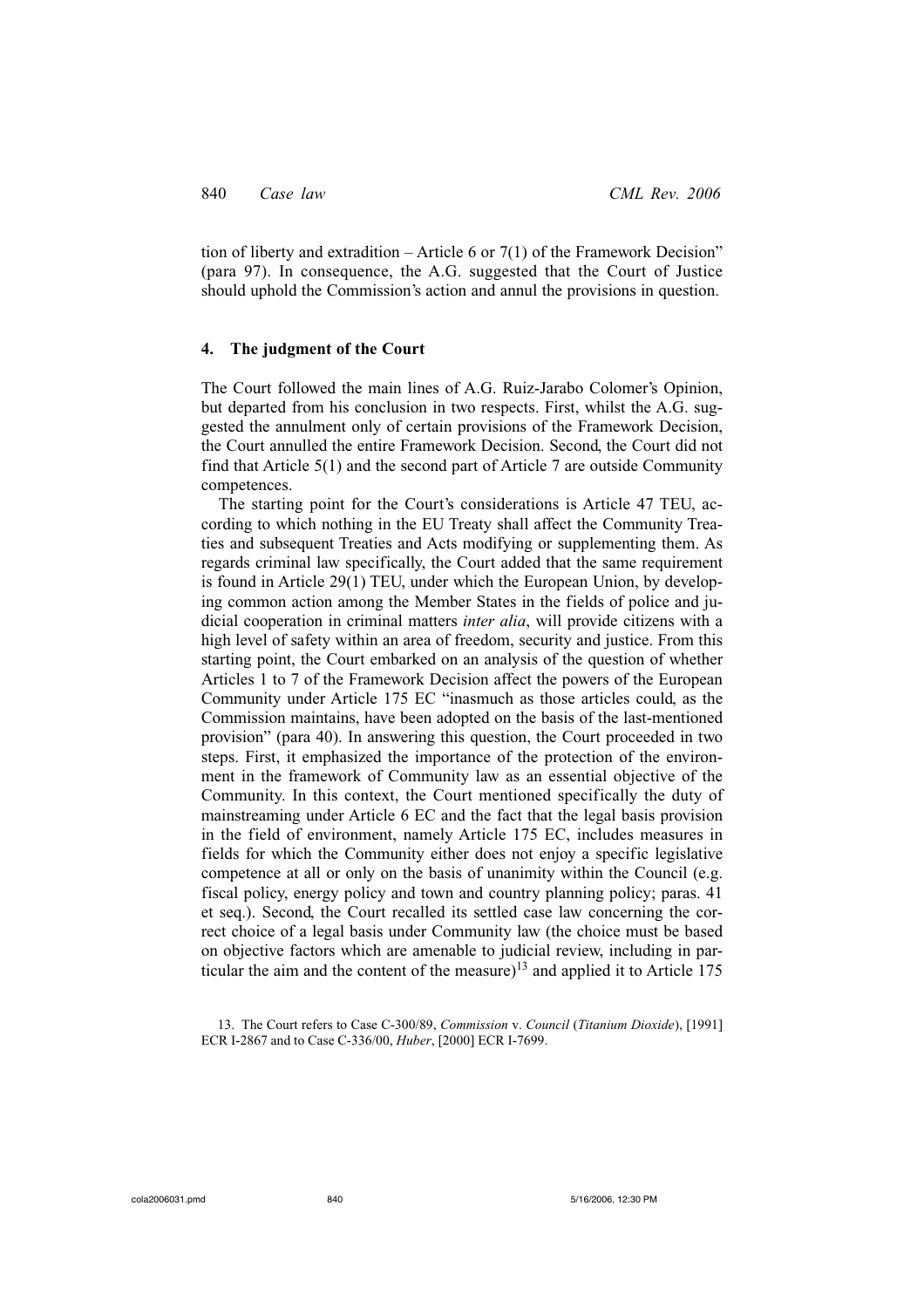EC in view Articles 1 to 7 of the contested Framework Decision (para 45 et seq.). The Court found that the aim of the Framework Decision is the protection of the environment, whilst the context of the contested provisions brings about partial harmonization of the criminal laws of the Member States, in particular as regards the constituent elements of various criminal offences committed to the detriment of the environment. The Court recalled that, as a general rule, neither substantive nor procedural criminal law fall within the Community's competence. However, the Court immediately added that this "does not prevent the Community legislature, when the application of effective, proportionate and dissuasive criminal penalties by the competent national authorities is an essential measure for combating serious environmental offences, from taking measures which relate to the criminal law of the Member States which it considers necessary in order to ensure that the rules which it lays down on environmental policy are fully effective" (para 48). In relation to Articles 1 to 7 of the Framework Decision, the Court observed that they leave the Member States a choice of the measures to apply, as long as these measures are effective, proportionate and dissuasive. The Court, pointing to the preamble of the Framework Decision, found that criminal penalties are indeed essential for combating serious offences against the environment. The Court's conclusion was, therefore, that, on account of both their aim and their content, Articles 1 to 7 of the Framework Decision could have been properly adopted on the basis of Article 175 EC. This finding means that, because it is indivisible, the entire Framework Decision "infringes Article 47 EU as it encroaches on the powers which Article 175 EC confers on the Community" (para 53). Finally, the Court added that Articles 135 and 280(4) EC are immaterial in the present context since they concern very specific issues only (namely customs cooperation in the case of Art. 135 EC and the protection of the Community's financial interests in the case of Art. 280(4) EC; para 53). As a result of these considerations, the Court of Justice held that the contested Framework Decision must be annulled.

## **5. Comments**

At the legal level the outcome in the judgment under discussion hinges on two elements, namely, first, the primacy of EC law over EU law as stated in Article 47 TEU and, second, the reach of the legislative powers of the Community in relation to criminal law under the legal basis provision for the field of environmental law, Article 175 EC.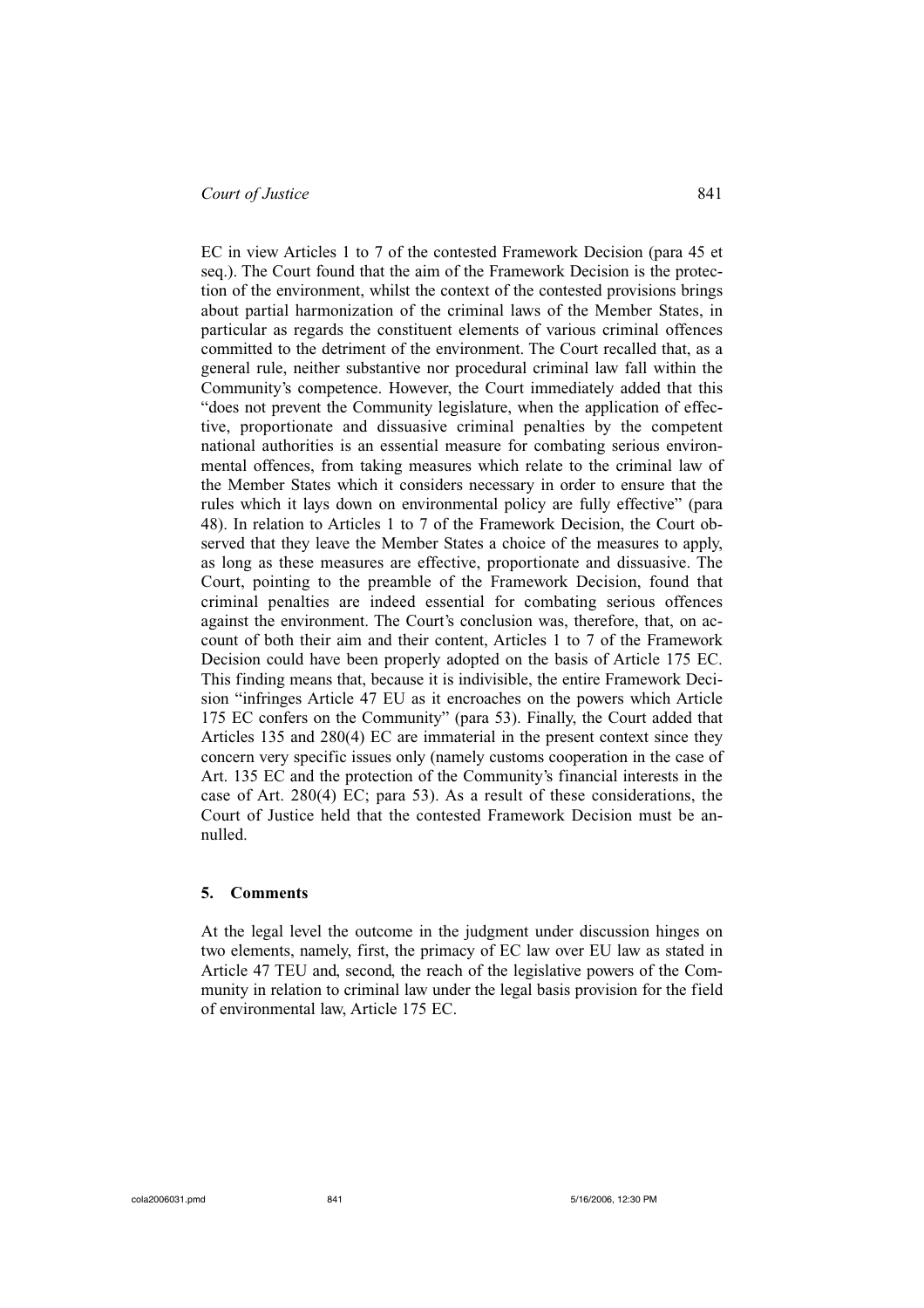### 5.1. *Article 47 TEU*

The judgment under the discussion is the first to find that an EU measure infringes Article 47 TEU. In the earlier *Airport transit visa* case,<sup>14</sup> the Court held that the Joint Action on airport transit arrangements<sup>15</sup> was lawfully adopted on the basis of what was then Article K.3 of the EU Treaty (now, after amendment, Art. 31 TEU), as it did not fall under Article 100c EC (since repealed). Further, none of the cases so far decided in which Article 47 TEU or its predecessor Article M TEU, was mentioned contains elaborations on the meaning of this provision.16 However, at the time of writing, a new case is pending before the Court of Justice<sup>17</sup> where the Commission argues that Council Decision 2004/833/CFSP18 infringes Article 47 TEU, since it affects Community powers in the field of development aid. The Court's judgment in this case may shed further light on the meaning of Article 47 TEU, as explained in the judgment under discussion.

Article 47 TEU has to be seen against the background of the final part of Article 1 TEU, where it is stated that the European Union "shall be founded on the European Communities, *supplemented* by the policies and forms of cooperation established by this Treaty" (emphasis added). Article 47 TEU accordingly provides that "nothing in this Treaty shall affect the Treaties establishing the European Communities". The same approach is reflected by the first provision in the title on Police and Judicial Cooperation in Criminal Matters, Article 29 TEU, which explicitly reserves "the powers of the European Community". In the judgment annotated here, the Court emphasizes the role of Article 47 TEU as a preserver of the powers of the Communities: the competences enjoyed by the Union in the areas of the Common Foreign and Security Policy and Police and Judicial Cooperation in Criminal Matters are subject to the competences of the two remaining Communities (since the expiry of the ECSC, these are Euratom and the European Community). Thus, whenever the EU institutions<sup>19</sup> contemplate action under a legal basis

14. Case C-170/96, *Commission* v. *Council*, [1998] ECR I-2763.

15. Joint Action 96/197/JAI of 4 March 1996 on airport transit arrangements, O.J. 1996, L 63/8.

16. See Joined Cases C-64 & 65/96, *Land Nordrhein-Westfalen* v. *Kari Uecker and Vera Jacquet* v. *Land Nordrhein-Westfalen*, [1997] ECR I-3171, para 23, further *Airport transit visa* (*supra* note 14), para 14, and, after the judgment under discussion, Case T-299/04 *Abdelghani Selmani* v. *Council and Commission*, judgment of 18 Nov. 2005, nyr, paras. 49 and 57.

17. Case C-91/05, *Commission* v. *Council*, pending.

18. Decision implementing Joint Action 2002/589/CFSP with a view to a European Union contribution to ECOWAS in the framework of the Moratorium on Small Arms and Light Weapons, O.J. 2004, L 359/65.

19. As defined through the relevant legal basis provisions in the EU Treaty. Regarding the Union's single institutional framework, see Arts. 3–5 TEU.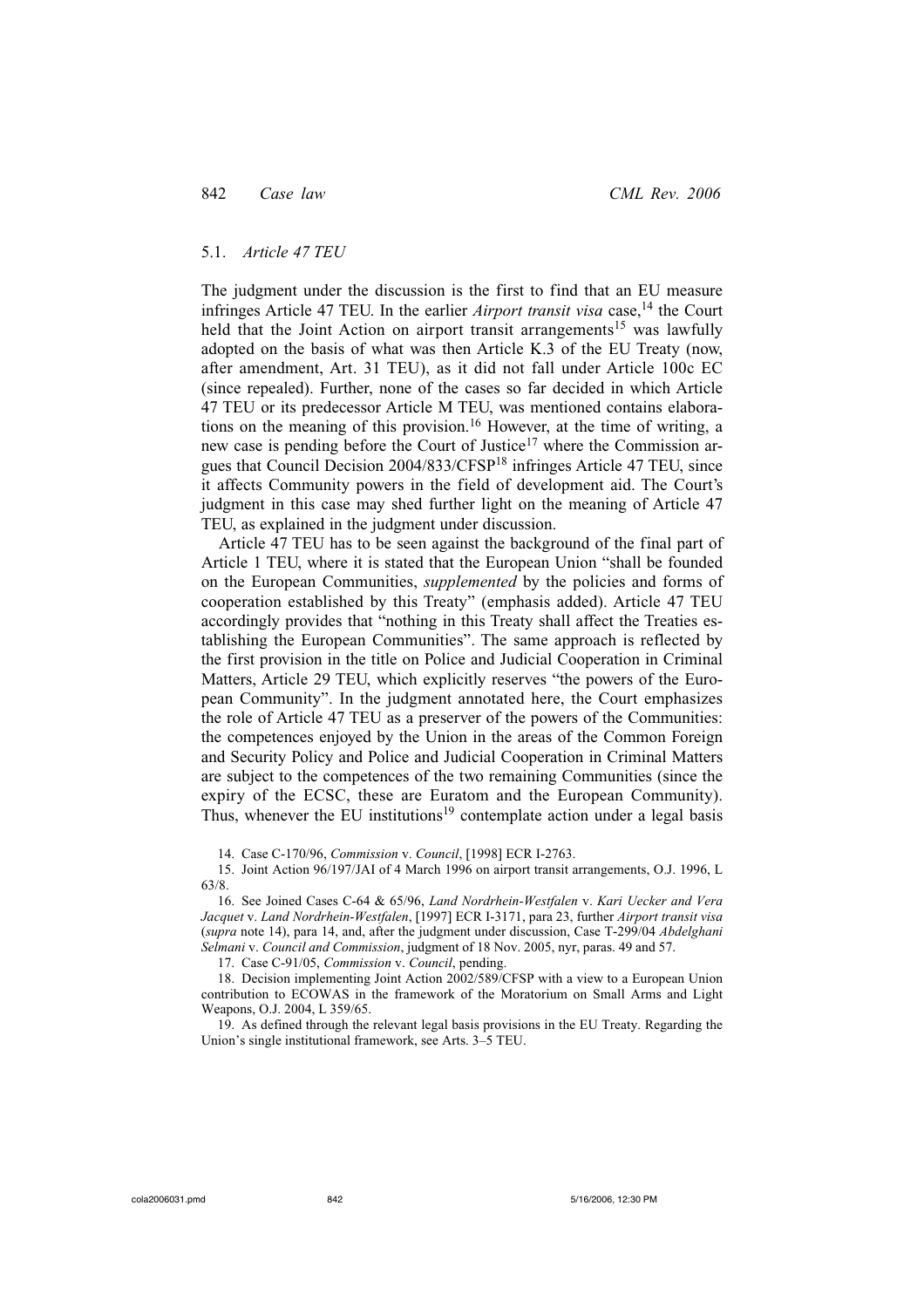provision in the second or the third EU pillar, they must first analyse whether or not the matter is covered by a Community (first pillar) competence, and if so, in how far. In order to find out whether a given matter is covered by a Community competence that excludes action at the level of the second and/ or third EU pillar, the institutions have to analyse the reach of the Community legal basis provisions, following the well-known principles set out by the Court in its long-standing case law (see below). Only if and in so far as this analysis reveals no Community competence, can the EU institutions act within the framework of the second and/or third pillar of EU law.

Seen in this way, the relationship between first pillar and second and third pillar law could be said to be comparable to the relationship between Article 308 EC and other legal basis provisions in the EC Treaty, in particular Articles 94 and 95 EC. Just as Article 308 EC can be relied on only if the matter at issue is not covered by another legal basis provision in the EC Treaty, the legal basis provisions in the second and third pillar can be relied on only if the matter does not fall under an EC legal basis provision. Alternatively, one could speak about some sort of subsidiarity principle on the horizontal level (namely on the level of the various EU pillars): if and insofar as action can be taken under the first pillar, there is no room for action under the second or the third pillar. Regulation within the framework of these pillars will therefore always be subsidiary to action under the first pillar.<sup>20</sup> However, from a practical perspective it should be added that it might not always be easy to draw a clear line between first and second or third pillar matters, especially when a given issue might be seen as falling under more than one pillar at once. This may be particularly tricky in the context of second pillar issues.<sup>21</sup>

Returning to criminal law, which was at issue in the case under discussion: given the framework just described it is not possible to argue that Articles 29 and 31 TEU create a "derogation" from any supposed EC competence. Also, it would be a mistake to assume that every issue mentioned in the second and

<sup>20.</sup> There is, however, an important difference with the EC subsidiarity principle under Art. 5 EC in that Art. 47 TEU does not contain an element relating to the *suitability* of the level (Member State or Community) of the envisaged regulation. Whenever there is a competence under the first pillar, action under the second or third pillar is automatically cancelled out. The suitability of the level of regulation had been relied on by A.G. Ruiz-Jarabo Colomer when he argued that the Community at present lacks the information necessary to assess the best way to protect the environmental interests in each Member State (para 48).

<sup>21.</sup> In a roundtable discussion held at the Europa Institute of Leiden University, in the Netherlands, in March 2006, Prof. Alan Dashwood mentioned the example of clearing landmines that can be put in the context of both development cooperation (first pillar) and common foreign and security policy (second pillar).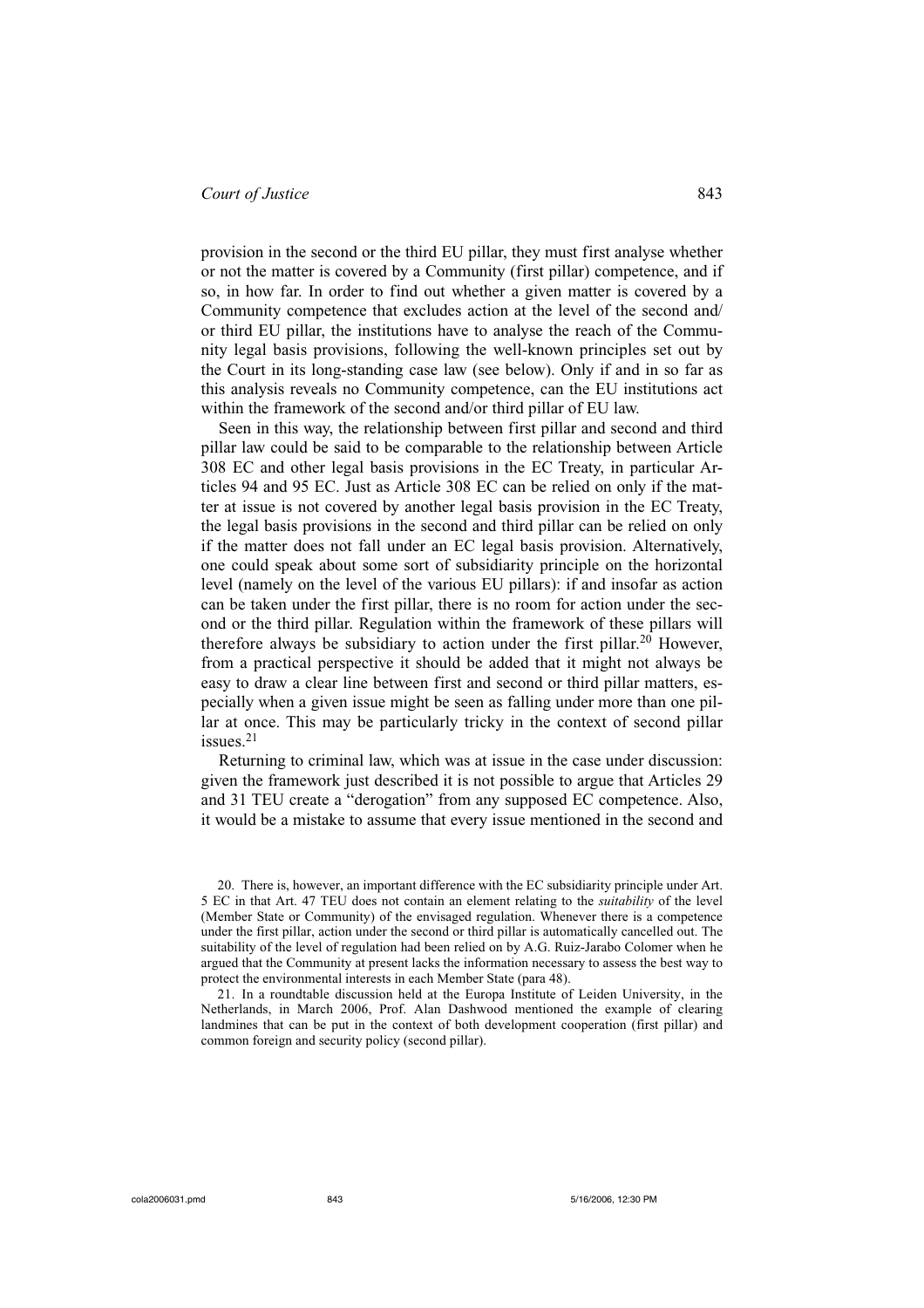third pillars of the EU Treaty is actually covered by competences given to the Union under the relevant provisions. As A.G. Ruiz-Jarabo Colomer points out, the reference in Article 29 TEU to "approximation, where necessary, of rules on criminal matters in the Member States, in accordance with the provisions of Article  $31(e)^{22}$  does not mean that criminal law is intrinsically a matter for the third pillar. The Union's competences are limited to specific fields (though it seems that the Council has not always taken this seriously).<sup>23</sup> But even within the field of application of Article 31(1)(e) TEU, there is still precedence of EC law insofar as there is a Community competence in criminal matters. In the words of A.G. Ruiz-Jarabo Colomer, such a competence "cancel[s] out the powers of the Union" (para 27). Against this background, the decisive question in the case under discussion was whether and in how far there is an EC competence in criminal matters in relation to the protection of the environment.

### 5.2. *"EC criminal law" in general*

As A.G. Ruiz-Jarabo Colomer's many references to academic writing show, the discussion of the influence of EC law on national criminal law has a longer history than one might expect.<sup>24</sup> The same is true for the Commission's argument that the EC enjoys competences in the criminal field, which was made already in the  $1980s<sup>25</sup>$  In approaching the question of

22. Since the Nice revision, there are two distinct sections of this provision, so that the reference in Art. 29 TEU should read "Article 31(1)(e) TEU"; see already *supra* note 8.

23. Art.  $31(1)(e)$  TEU refers to the task of "progressively adopting measures establishing minimum rules relating to the constituent elements of criminal acts and to penalties *in the fields of organized crime*, *terrorism and illicit drug trafficking*" (emphasis added). Weyembergh notes that this has not hindered the Council from adopting measures going beyond the limited field of application of Art. 31(1)(e) TEU: Weyembergh, "Approximation of criminal law, the Constitutional Treaty and the Hague Programme", 42 CML Rev. (2005), 1567–1597, at 1569, with further references. Corstens and Pradel speak about a double limitation (namely in that the provision relates to three specific fields and to two aspects – facts of the case and penalties – only); Corstens and Pradel, *European Criminal Law* (Kluwer Law International, 2002), at p. 515.

24. See already H.G. Sevenster, Criminal law and EC law, 29 CML Rev. (1992), 29–70. Besides much recent writing, the A.G. mentions in particular a symposium on the relationship between Community law and criminal law, held at the University of Parma in 1979. In contrast, it may be interesting to note that in the proceedings of a conference held at the *Institut d'études européennes* of the *Université libre de Bruxelles* in the year 1968 (*Droit penal européen. Europees strafrecht. European Criminal Law*, Brussels, Presses universitaires de Bruxelles, 1970), none of the contribution focuses on what was then EEC law. Rather, attempts at harmonization are discussed in relation to certain smaller groups of European States only.

25. See Weyembergh, op. cit. *supra* note 23, at 1572.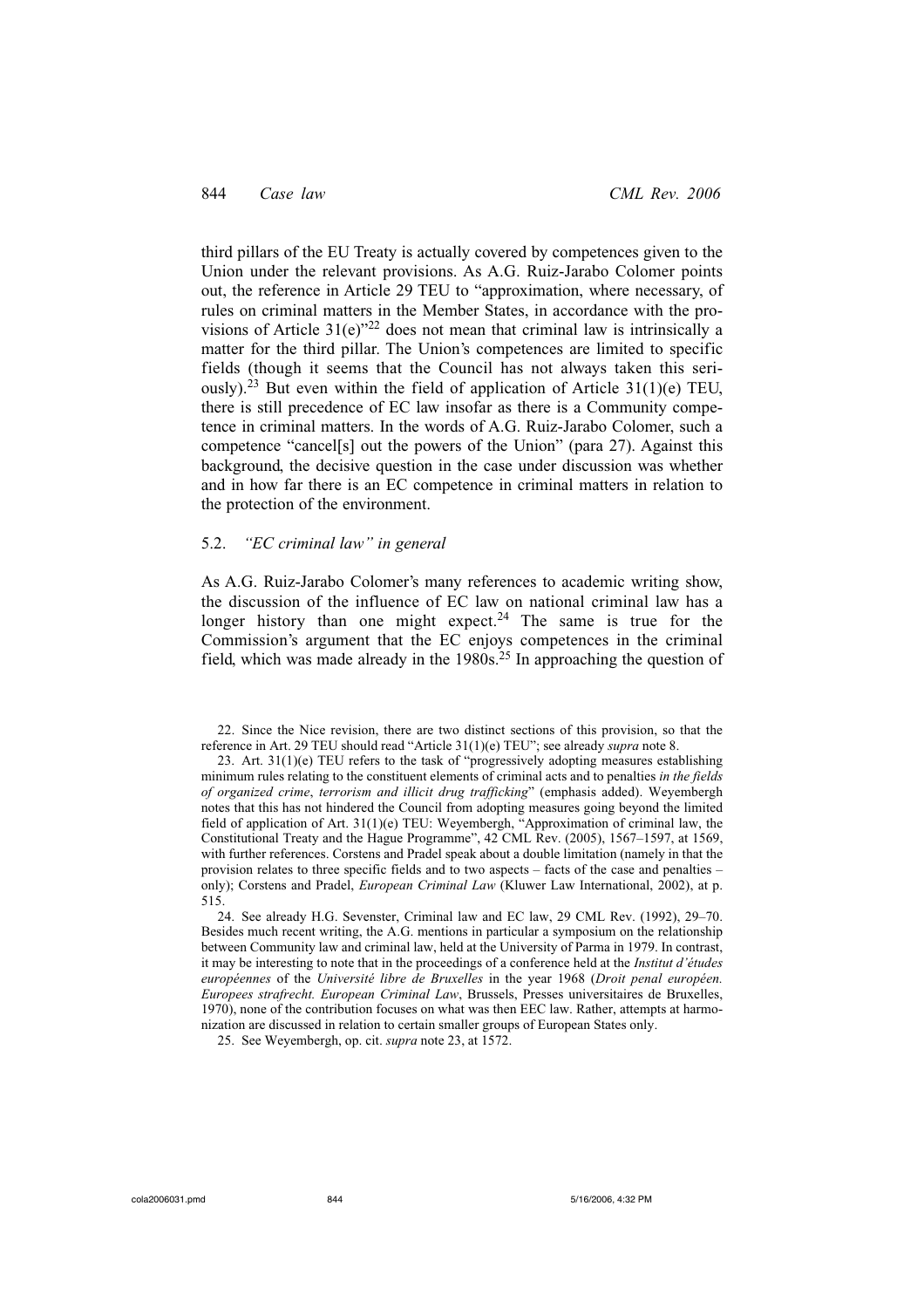whether and in how far there can be EC criminal law, it may be helpful to rely on one of the leading textbooks on European criminal law such as Corstens and Pradel<sup>26</sup> (chosen for the present purposes because it is available in French and Dutch<sup>27</sup> as well as English). When discussing the influence of EC law on national criminal law, Corstens and Pradel distinguish between the positive and negative effects of Community legislation, a distinction that according to them is closely connected with the concepts of positive and negative integration.28 The negative effects concern the incompatibility of provisions of national law with Community law, such as for example in the *Skanavi* case<sup>29</sup> where the Court held that excessive sanctions for infringements of national law implementing EC law on driver licences<sup>30</sup> are incompatible with EC law on the free movement of persons. It is well known that since the origin of the Community, there have been numerous cases where individuals tried to use EC law as a shield to fence off accusations of criminal offences or heavy criminal sanctions which they were facing on the basis of national law.

In contrast, the positive effect of Community law on national criminal law concerns active obligations of Member States flowing from Community law with respect to criminal law. Here, a further distinction can be made between general and specific obligations of the Member States. The latter concerns requirements in relation to criminal law imposed on the Member States through explicit EU or EC law, such as for instance in the context of the Fisheries Policy.<sup>31</sup> In the framework of the former, Corstens and Pradel<sup>32</sup> re-

29. Case C-193/94, *Criminal proceedings against Sofia Skanavi and Konstantin Chryssanthakopoulos*, [ECR] 1996 I-929.

30. Then First Directive 80/1263/EEC on the introduction of a Community driving licence, O.J. 1980, L 375/1. The Directive itself did not address the issue of sanctions. As there was no harmonization, general primary law applied (here: free movement of persons).

31. See Art. 31 of Regulation 2847/93/EEC establishing a control system applicable to the common fisheries policy (O.J. 1993, L 261/1) and Arts. 24 and 25 of Regulation 2371/2002/EC on the conservation and sustainable exploitation of fisheries resources under the Common Fisheries Policy (O.J. 2002, L 358/59). On international cooperation in the field of fisheries policy and the protection of the environment, see del Vecchio, "Politica comune della pesca e cooperazione internazionale in materia ambientale", (2005) Dir. Un. Eur., 529–544.

32. Corstens and Pradel, op. cit. *supra* note 23, at p. 513.

<sup>26.</sup> Corstens and Pradel, op. cit. *supra* note 23.

<sup>27.</sup> Pradel and Corstens, *Droit pénal européen* (Paris, Dalloz, 2002); Corstens and Pradel, *Het Europese strafrecht* (Deventer, Kluwer, 2003), resp.

<sup>28.</sup> Corstens and Pradel, op. cit. *supra* note 23, at pp. 505 et seq. On the terms negative and positive integration as coined by the Dutch economist Jan Tinbergen, see Kapteyn, VerLoren van Themaat, Geelhoed, Mortelmans and Timmermans (Eds), *Kapteyn/VerLoren van Themaat. Het recht van de Europese Unie en van de Europese Gemeemschappen*, 6th ed. (Kluwer, Deventer, 2003), at p. 97.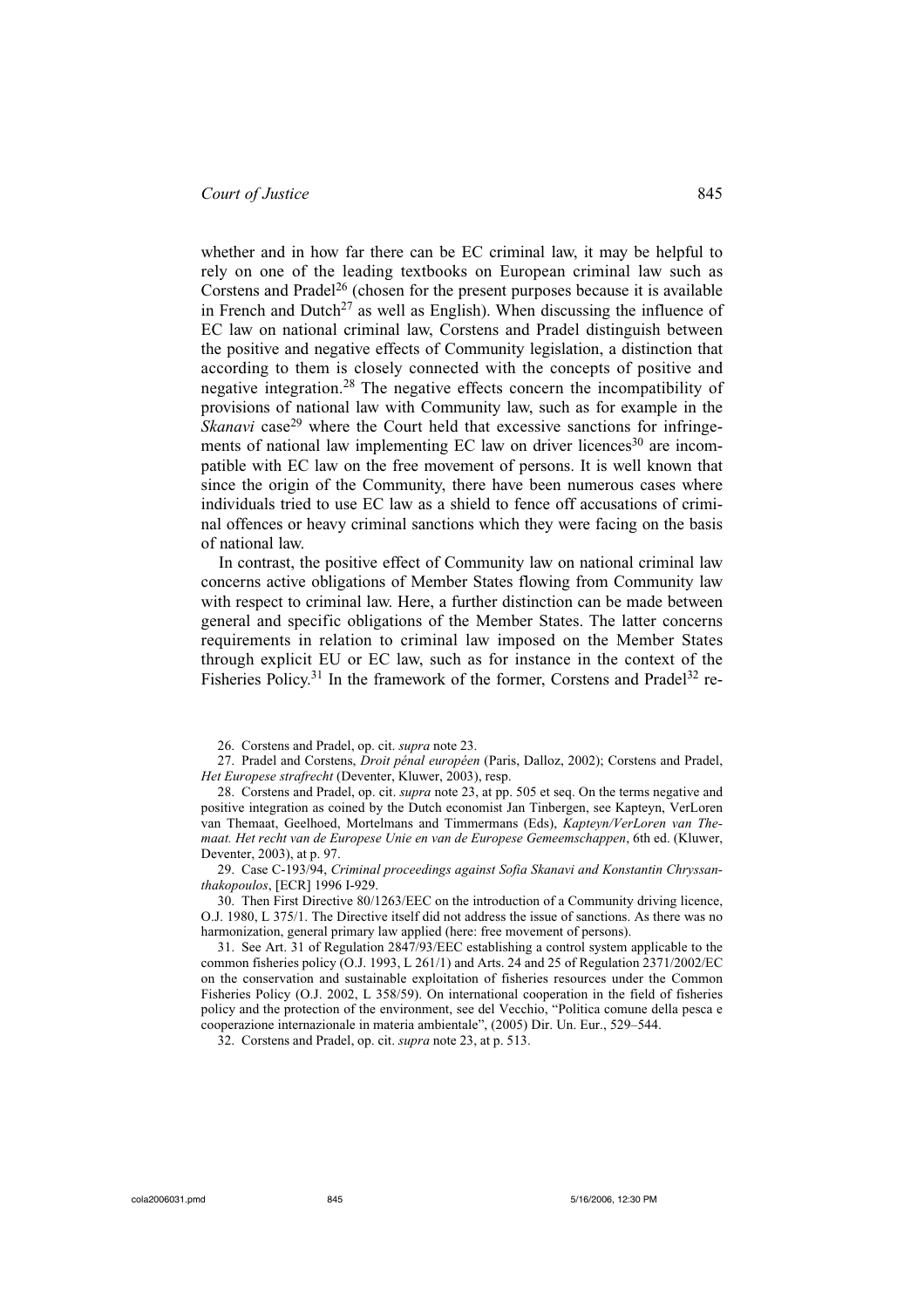fer to the Member States' duty under Article 10 EC as described by the Court of Justice in particular in the *Greek Maize* case.<sup>33</sup> As an example, they mention the *Strawberries* case,<sup>34</sup> where the Court found that France had infringed Article 28 EC by not effectively prosecuting and punishing individuals having hindered the import of vegetables and fruit from Spain into France for years. It is clear that the case under discussion falls within the category of specific requirements imposed on the Member States through the EU or the EC in the field of criminal law. In this context, it raised the question of whether, in the framework of the division of competences both between the EC and its Member States and between the first and the third EU pillar, specific requirements in relation to criminal sanctions could lawfully be imposed through EC legislation.

## 5.3. *Community competence to require specific criminal sanctions*

Strictly speaking, an analysis of the above question must begin with the principle of attribution of powers under Article 5 EC. It is well known that nowhere in the Community Treaty is criminal law mentioned as a Community competence, hence the statement by the Court in the judgment under discussion that, as a general rule, neither substantive nor procedural criminal law fall within the Community's competence. However, this is no more than a general rule. Indeed, it is undisputed that this rule does not mean that Community law is irrelevant for the purposes of national criminal law. The question is rather one of degree.<sup>35</sup> As was stated earlier, the A.G. thought that the Community's competences extend only to the choice of the penalty model but not to the determination of specific penalties. The Court, however, confirmed the Commission's and the European Parliament's view that these

33. Case C-68/88, *Commission* v. *Greece*, [1989] ECR 2965. In this case, the Court explained in relation to the Member States' duties under Art. 10 EC that, "whilst the choice of penalties remains within their [i.e. the Member States'] discretion, they must ensure in particular that infringements of Community law are penalized under conditions, both procedural and substantive, which are analogous to those applicable to infringements of national law of a similar nature and importance and which, in any event, make the penalty effective, proportionate and dissuasive".

<sup>34.</sup> Case C-265/95, *Commission* v. *France*, [1997] ECR I-6959.

<sup>35.</sup> On the different views concerning Community competences in the criminal field, see the literature indicated by A.G. Ruiz-Jarabo Colomer, and more recently e.g. Weyembergh, op. cit. *supra* note 23, at 1571; Stiebig, "Strafrechtsetzungskompetenz der Europäischen Gemeinschaft und Europäisches Strafrecht: Skylla und Charybdis einer europäischen Odyssee?", (2005) EuR, 466–493; Gleß, in Schomburg, Lagodny, Gleß and Hackner, *Internationale Rechtshilfe in Strafsachen*, 4th ed. (Munich, Beck, forthcoming, 2006), vor Hauptteil III, para 9a.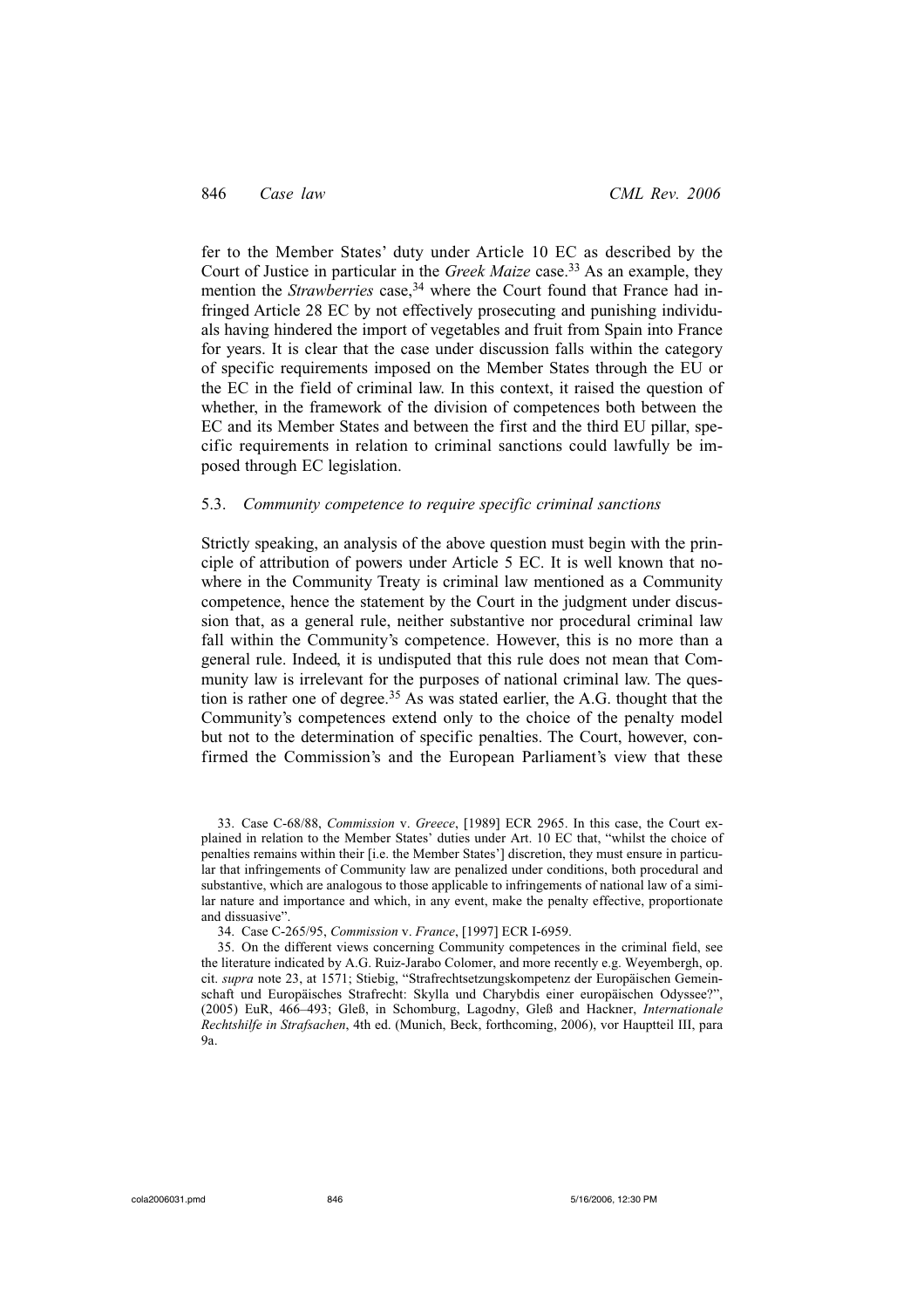competences may include a (certain) specification of the type of penalty to be imposed. It should be noted that on the general level of its analysis there is no explicit statement by the Court to that effect and neither does the Court expressly address the distinction made by A.G. Ruiz-Jarabo Colomer. Instead, the Court only very generally states that the Community legislature may, under certain circumstances, "take measures which relate to the criminal law of the Member States". That this includes the specification of the type of penalty or penalties becomes clear only on the basis of the later statement that Articles 1 to 7 of the Framework Decision could have been properly adopted on the basis of Article 175 EC. Also, it is not entirely clear from the judgment how far the competence to specify penalties goes. In particular, the Court's reference to the choice that is still left to Member States might be read as meaning that the Community must indeed leave a certain room for action to the Member States and cannot ultimately determine which specific penalty must follow a specific offence.<sup>36</sup>

This raises the question of whether perhaps the arguments used by the Court when speaking about Community competence in the criminal field can explain the extent of the Community's competence in this field. It is submitted that they do not explain it, or at least not in a clear manner that would rule out all doubts and questions. The Court bases its finding on two general and very important concepts of Community law, namely the full effectiveness (or *effet utile*) of this law and the concept of effective, proportionate and dissuasive sanctions: where such sanctions are essential for combating serious environmental offences, then criminal law measures of the Community are possible if the Community legislature considers them necessary in order to ensure that its rules are fully effective. The proud history of the argument of effectiveness in EC law is well known.<sup>37</sup> Under the Court's judgment, it is sufficient that the Community institutions *consider* criminal measures necessary for the purposes of the effectiveness of EC law, not that they prove it to be necessary. Though this undoubtedly means that the institutions must *reasonably* consider such measures necessary, it would nevertheless seem that it

36. If so, this would mean that the Community could not adopt a measure containing a provision such as Art. 4(2) of Framework Decision 2003/568/JHA of 22 July 2003 on combating corruption in the private sector, O.J. 2003, L 192/54. Under Art. 4(2), the Member States are obliged to "take the necessary measures to ensure that the conduct referred to in Article 2 is punishable by a penalty of a maximum of at least one to three years of imprisonment". Framework Decision 2003/568/JHA is on the Commission's list of measures that are either entirely or partly incorrect in view of their wrong legal basis and should be corrected; see note 55 *infra*.

37. See e.g. Snyder, "The effectiveness of European Community Law: Institutions, processes, tools and techniques", (1993) MLR, 19–54, and Hinton, "Strengthening the effectiveness of Community law: Direct effect, Article 5 EC, and the European Court of Justice", (1999) *NYU Journal of Int. Law & Politics*, 307–348.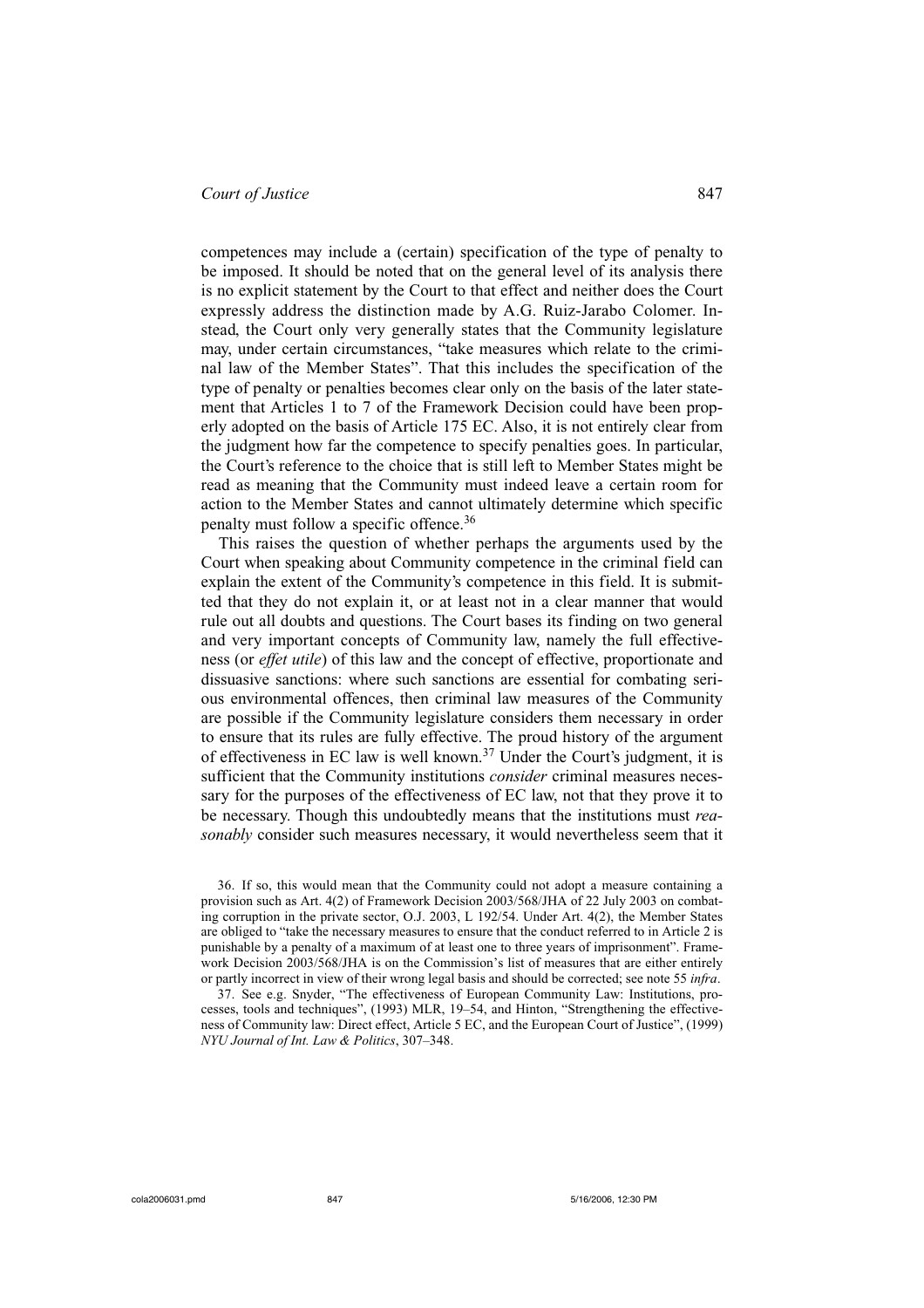is very easy to pass this test. In the case under discussion the Court simply states that the acts listed in Article 2 of the Framework Decision include a considerable number of Community measures that were listed in the proposed Directive. It is not entirely clear what this implies and, in particular, whom the Court sees as the Community legislature in this specific context: the Commission and the Parliament, who had agreed on the necessity of Community action, or perhaps the Council which, even though acting in the framework of the second pillar, in doing so nevertheless showed in a general sense that it considered action necessary in order to ensure the effectiveness of the Community legislation? Whatever the correct interpretation, the fact remains that under Article 175 EC the Community legislature certainly includes the Council – which, in the case under discussion, was, precisely, not acting in its capacity of Community institution.

As for the concept of effective, proportionate and dissuasive sanctions,  $38$  it does not really clarify matters either, at least not as defined in the case law hitherto handed down by the Court of Justice. A.G. Ruiz-Jarabo Colomer rightly speaks about an "undefined legal concept" (the title of the section starting with para 44). Where this concept applies independently of written law specifying its meaning, its interpretation depends on the specific circumstances of each individual situation. Nevertheless, there are certain concrete elements in the Court's case law, for example in relation to discriminatory dismissals in the context of social law.39 Further, it is submitted that at least

38. The concept of effective, proportionate and dissuasive penalties was originally developed through the Court's case law on individuals' rights under EC sex discrimination law, namely in the framework of the interpretation of Art. 6 of Directive 76/207/EEC in its original version (Directive 76/207/EEC on the implementation of the principle of equal treatment for men and women as regards access to employment, vocational training and promotion, and working conditions, O.J. 1976, L 39/40; the Directive has since been amended through Directive 2002/73/EC amending Council Directive 76/207/EEC on the implementation of the principle of equal treatment for men and women as regards access to employment, vocational training and promotion, and working conditions, O.J. 2002 L 269/15. In the amended version, the right to effective, proportionate and dissuasive sanctions is explicitly stated in Arts. 6 and 8d.). Later, the concept of effective, proportionate and dissuasive penalties became a general feature of EC law; see Tobler (for the European Commission's European Network of Legal Experts in the non-discrimination field), *Remedies and Sanctions in EC non-discrimination law* (Luxembourg, Office for Official Publications of the European Communities, 2005), at pp. 12 et seq., with further references.

39. For this particular situation, the Court has held that one of two alternative remedies must be adopted, namely either reinstatement of the victim of discrimination, or financial compensation for the loss and damage sustained (Case C-271/91, *Marshall* v. *Southampton and South-West Hampshire Area Health Authority (Marshall II)*, [1993] ECR I-4367, para 25). This is a mere minimum, and other remedies may be necessary in addition; see Tobler, op. cit. *supra* note 38, at pp. 11 and 33 (stating that this case law applies also outside the area of sex equality law).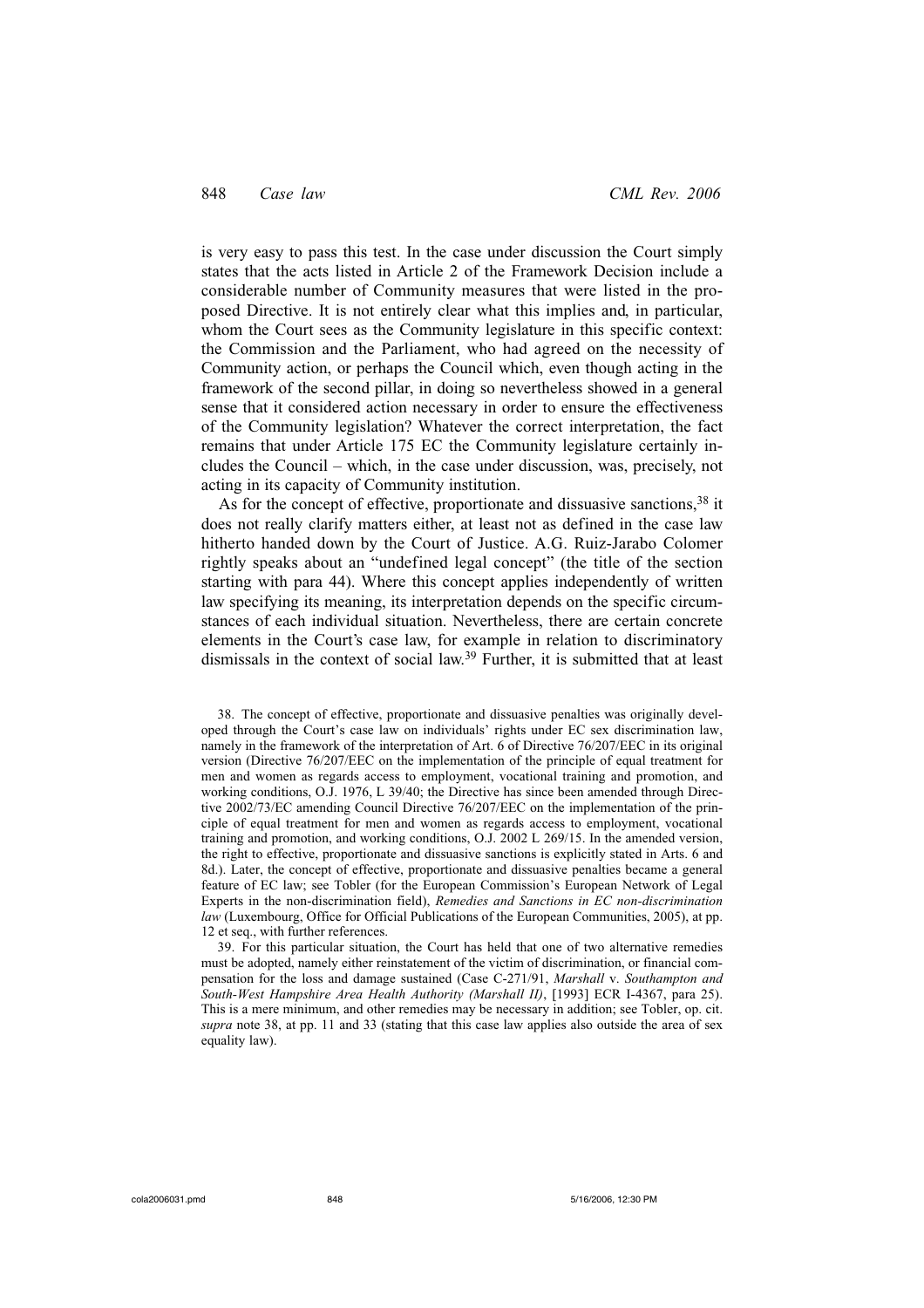since *von Colson and Kamann*<sup>40</sup> it has been clear that the Member States' duty to provide for effective, proportionate and dissuasive sanctions in the event of infringements of Community law may include the duty to impose criminal sanctions even where there is no explicit written Community law on the matter.<sup>41</sup> However, so far there had been no statement in the Court case law that, if applied at the level of Community legislation itself, the need for effective, proportionate and dissuasive sanctions may require specification of the penalties by the Community, rather than by the Member States. Very importantly, the judgment under discussion implies that the requirements of effectiveness, proportionality and dissuasiveness may indeed require such action. It is submitted that whilst this may appear to be a circular conclusion, it is in reality simply a new element established by the Court in approaching the otherwise largely "undefined concept" of effective, proportionate and dissuasive sanctions. Even though this development may be somewhat surprising at first sight – at least for those who are, perhaps, more familiar with national criminal law than with general features of Community law –, in that sense the new element fits well in the general picture as just described and as such is convincing.

The question that remains is when precisely effective, proportionate and dissuasive sanctions are *essential* for combating serious environmental offences. The Court's answer to this question is extremely short, namely that it is apparent from the preamble to the Framework Decision that the Council "took the view that criminal penalties were essential". It is submitted that it is here that the Court's approach is least convincing. After all, the Court itself had previously established an objective test under which the penalties *must in fact* be an essential measure for combating serious environmental offences. $42$  In fact, one may have some sympathy for the argument put forward by the Dutch Government, according to which the Community may require the Member States to provide for the possibility of punishing certain conduct

40. Case 14/83, *von Colson and Kamann* v. *Land Nordrhein Westfalen*, [1984] ECR 1891.

41. In *Marshall II* (*supra* note 39), para 18, the Court gave examples of appropriate remedies for the discriminatory refusal to hire a candidate under EC sex equality law (namely offering the post or granting adequate financial compensation) which must be "backed up where necessary by a system of fines". Though the Court did not specify the nature, administrative or criminal, of the fines, it seems obvious that penal sanctions may be required in the context of the requirement of dissuasiveness of the sanctions chosen; see Tobler, op. cit. *supra* note 38), at p. 11, with further references.

42. Similarly, the Commission in its Communication on the implications of the judgment under discussion (note 1, *supra*) speaks of the requirement that "there is a clear need to combat serious shortcomings in the implementation of the Community's objectives and to provide for criminal law measures to ensure the full effectiveness of a Community policy or the proper functioning of a freedom". On the Commission's Communication, see below.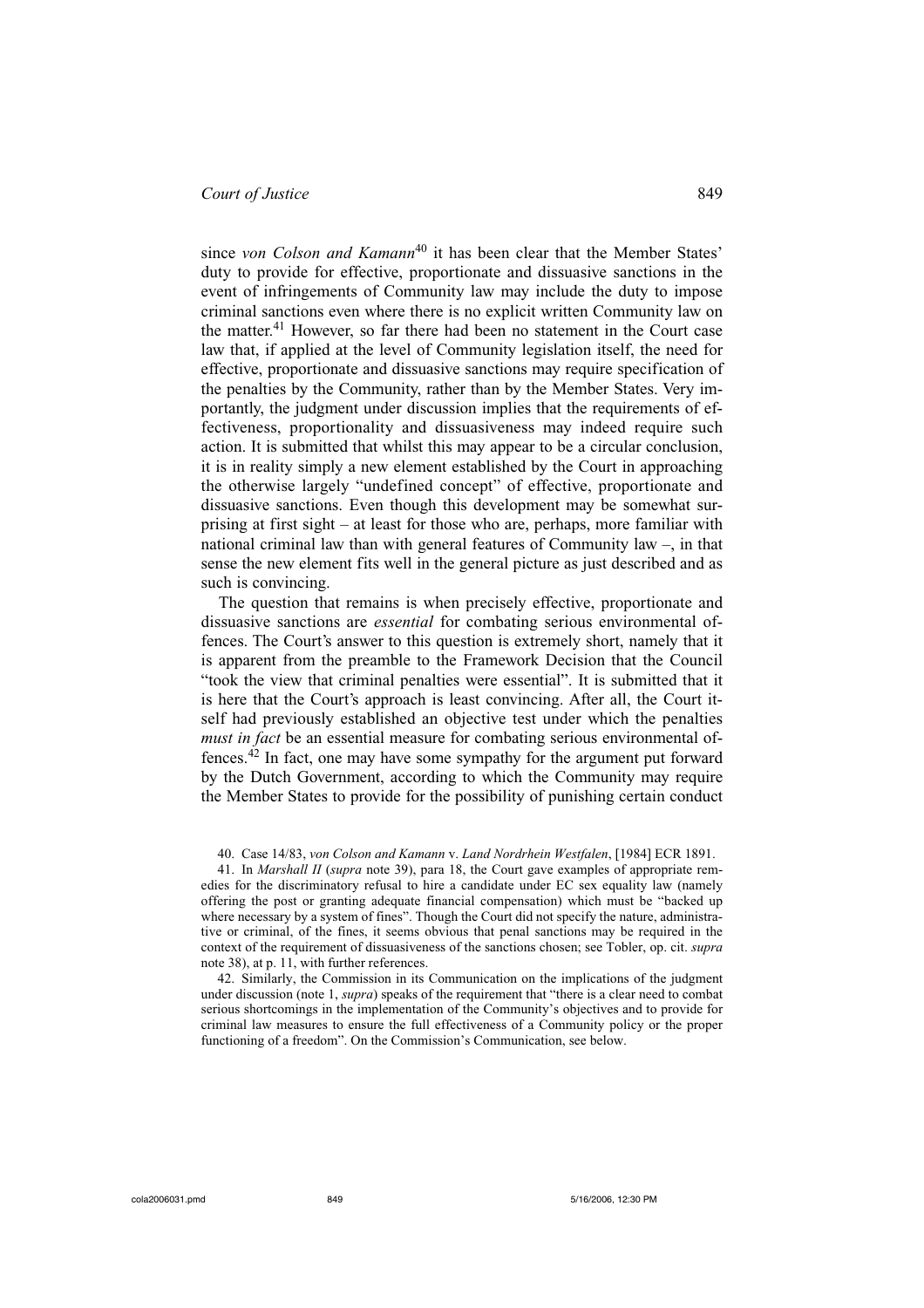under national criminal law, provided that the penalty is inseparably linked to the relevant substantive Community provisions and that it can actually be shown that imposing penalties under criminal law in that way is necessary for the achievement of the objectives of the Treaty in the area concerned. The Dutch Government argued that the required necessity had not been shown in the present case (paras. 36 et seq.). It is submitted that rather than simply referring to the Council's view on this matter, the Court of Justice might have referred to the Council of Europe's Convention on the protection of the environment through criminal law<sup>43</sup> and its background materials. There are also recent studies on the subject that underline the necessity of tough action.<sup>44</sup> However, from a practical perspective it might have been better for the Court not to state a strictly objective test (which may be very difficult if not impossible to pass) but rather a test requiring that the application of effective, proportionate and dissuasive criminal penalties *appears* an essential measure for combating serious environmental offences.

## 5.4. *Overall conclusions and the judgment's practical consequences*

In the end, the Court's finding that the Community competences under Article 175 EC would indeed have covered action such as provided for by Articles 1 to 7 of the Framework Decision logically led to the conclusion that, given the primacy of EC law over EU law, there is no room for corresponding action under Article 31 TEU. It is submitted that on the whole (that is, with the above reservation in relation to the objective test) the Court's judgment is convincing, in particular in relation to the implications of the concept of effective, proportionate and dissuasive sanctions and in relation to the general meaning of the primacy of Community law over EU law under Article 47 TEU.45 In the present writer's view, the Council's objection that, in

43. See note 4 *supra.*

45. It is clear that the relationship between EC and EU law will continue to be an important issue in the Court's case law. Thus, a recent judgment concerned the rules on the Schengen Information System which have to interpreted and applied in conformity with EC law on free movement of persons (Case C-503/03, *Commission* v. *Spain*, judgment of 31 Jan. 2006, nyr). Another example: Ireland has announced that it will contest EC law on data retention, based on the argument that such law should be adopted under the second pillar of the EU ("Ireland to contest data retention law at EU Court", eu*observer* of 15 Dec. 2005).

<sup>44.</sup> Faure and Heine (Eds.), *Criminal Enforcement of Environmental Law in the European Union* (The Hague, Kluwer Law International, 2005). This study found that the use of criminal sanctions other than fines is relatively rare and that corporate crimes are often only punished through administrative sanctions. See also Faure and Heine (Eds.), *Environmental criminal law in the European Union. Documentation of the main provisions with introductions* (Freiburg i.Br.: Max Planck Institut für ausländisches und internationales Strafrecht, 2000).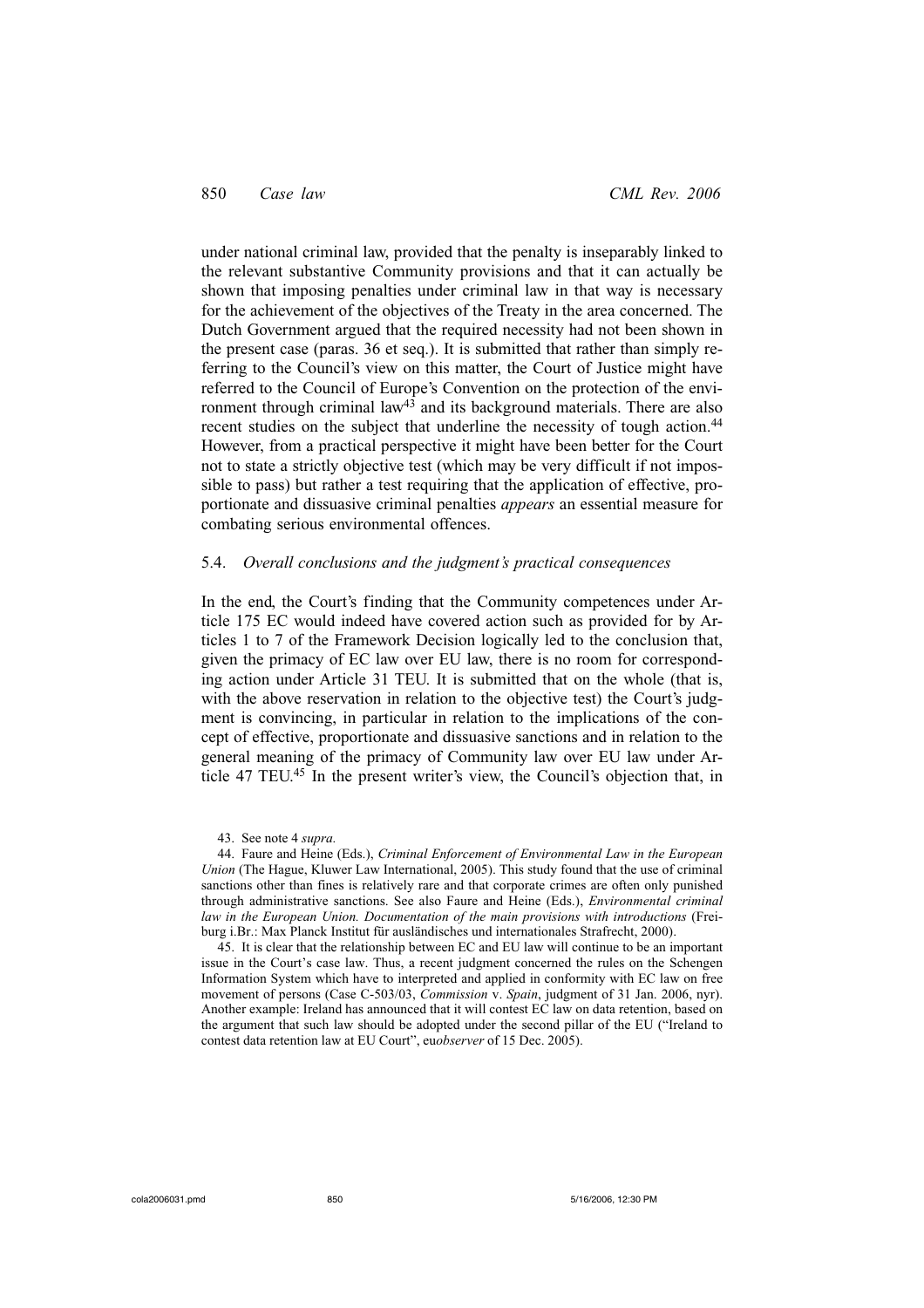view of its considerable significance for the sovereignty of the Member States, there can be no implicit transfer through Article 175 EC of the Member States' powers in criminal law (para 26), seems to forget that the EC Treaty does not contain a catalogue of negative competences. In other words, there are no fields where Community action or the influence of Community law would be ruled out absolutely and categorically. Rather, the past has repeatedly shown that the lack of such a "black list" may lead the Court to find that a "delicate" area hitherto considered a matter for the Member States is indeed within the reach of Community law.<sup>46</sup>

The judgment under discussion has important practical consequences, which concern, first, the differences between first pillar and third pillar legislative instruments. Weyembergh<sup>47</sup> in this context rightly notes that the Court's decision strengthens the laws and methods of the Community (though in her opinion the Constitutional Treaty would have provided for an even better approach).48 A.G. Ruiz-Jarabo Colomer mentioned the relevant differences at the very beginning of his Opinion, when pointing out that, under the present law, Community legislative instruments are much stronger than Framework Decisions (para 4). Not only do the latter not have direct effect (Art. 34(2)(b) EC), $49$  failure to transpose them cannot be overcome using an action for infringement and, in addition, the Court's jurisdiction to

46. An example is provided by the application of the rules on free movement in the field of direct taxation outside the field of free movement of workers (where Art. 7(2) of Regulation 1612/68/EEC on freedom of movement for workers within the Community, (O.J. 1968, L 257/ 2), early on indicated the relevance of EC law for direct taxation). After the first taxation case (Case 270/83, *Commission* v. *France* (*Avoir Fiscal*), [1986] ECR 273), the Court's case law on indirect discrimination on grounds of nationality in the context of differentiations made on the basis of tax or fiscal residence was of particular importance; see Tobler, *Indirect Discrimination. A Case Study into the Development of the Legal Concept of Indirect Discrimination under EC Law* (Antwerp, Intersentia, 2005), at pp. 175 et seq. Another example concerns the application of EC non-discrimination law to employment in the Member States military forces (beginning with Case C-273/97, *Angela Maria Sirdar* v. *The Army Board and Secretary of State*, [1999] ECR I-7403); see Tobler, "Kompetenzanmassung der EG via den EuGH? Zur Rechtsprechung des EuGH über die Anwendbarkeit des EG-Gleichstellungsrechtes auf Arbeitsverhältnisse in den Streitkräften der Mitgliedstaaten", (2000) *Aktuelle Juristische Praxis*, 577–587.

47. Weyembergh, op. cit. *supra* note 23 at 1573.

48. On the Constitutional Treaty, see also Stiebig, op. cit. *supra* note 35, at 487 et seq., and Klip, "The Constitution for Europe and Criminal Law: a step not far enough", (2005) MJ, 115– 123.

49. Though in *Pupino* (Case C-105/03, *Maria Pupino*, judgment of 16 June 2005, nyr), para 38 et seq., the Court emphasized the right of individuals to invoke a Framework Decision in order to obtain a conforming interpretation of national law before the courts of the Member States. Weyembergh, op. cit. *supra* note 23 at 1595, speaks about a "palliative measure" created by the ECJ.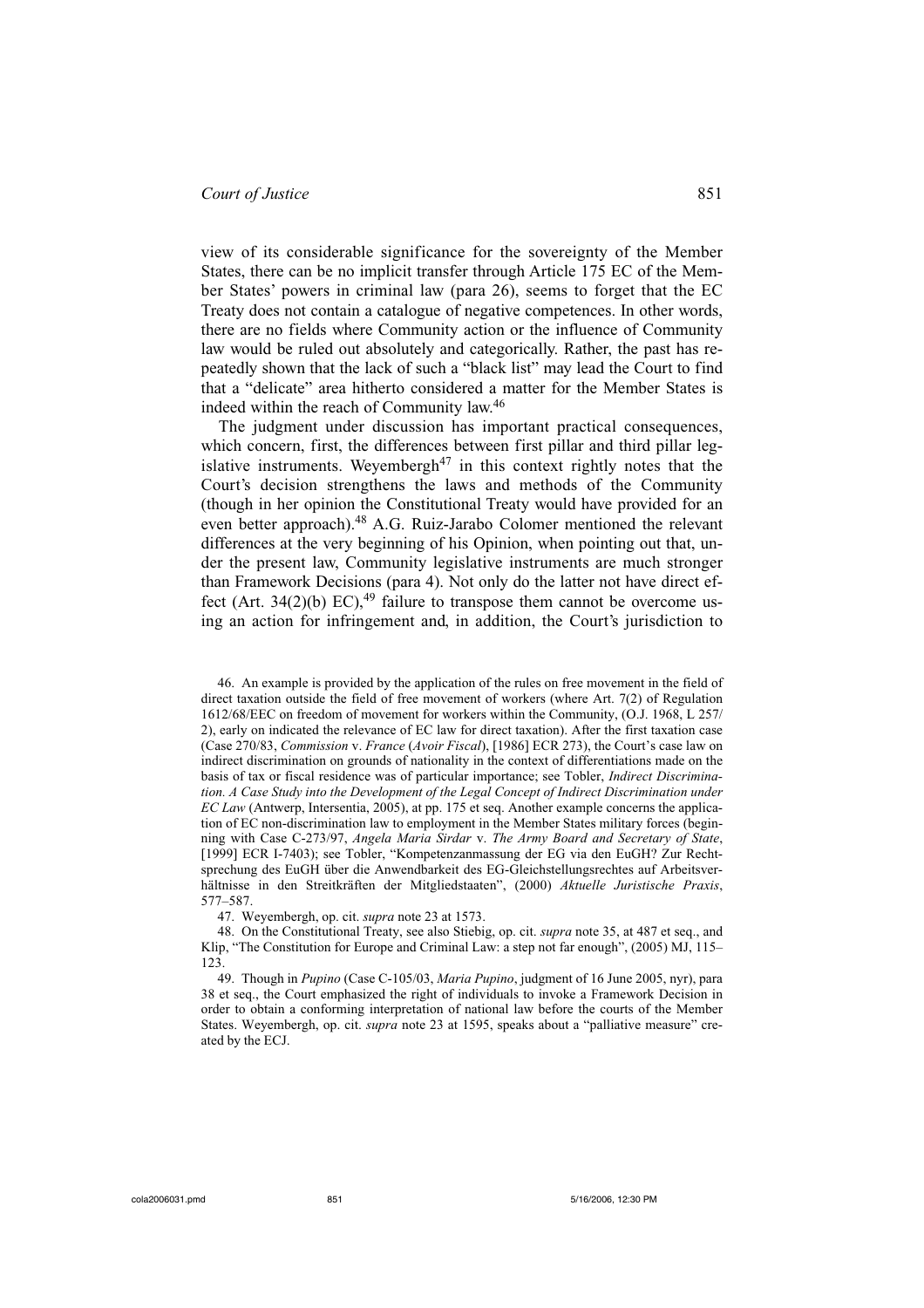give preliminary rulings in accordance with Article 35 TEU is not binding, since that jurisdiction is subject to acceptance by the Member States. In other words, in terms of enforcement, an EU Framework Decision is a considerably weaker instrument than an EC Directive. Later in his opinion, the A.G. also mentioned an argument of a democratic nature, namely that, depending on the legislative procedure, the influence of the European Parliament in adopting a Directive can be much stronger than in the case of a Framework Decision where it has in any case only a consultative function. The A.G. argued – convincingly, in my opinion – that in the framework of the *nulla poena sine legem* rule, citizens have a right that criminal offences are determined by democratically elected representatives (para 77).<sup>50</sup>

Secondly, the Commission in its Communication<sup>51</sup> has suggested that the Court's judgment has practical consequences that go far beyond the specific area of environmental law. According to the Commission, the same arguments can be applied in their entirety to the other common policies and to the four freedoms (para 6). In other words, the provisions of criminal law required for the effective implementation of Community law are generally a matter for the Community Treaty, though with the exception of what the Commission calls "horizontal criminal law provisions" aimed at encouraging police and judicial cooperation in the broad sense, which fall within the second pillar of the EU (para 11). In fact, the Commission argues that every EC law competence also implies a potential competence in the criminal field, an approach that might be seen as a new type of doctrine of implied powers.<sup>52</sup> It should be noted that this broad interpretation is not based on the wording of the Court's judgment, which in the key paragraph 48 specifically and only refers to the protection of the environment. However, if one considers the background of the Court's statement, namely the two generally applicable concepts of full effectiveness of EC law and of effective, proportionate and dissuasive sanctions, it appears only logical that the Court's reasoning in relation to environmental protection may also apply in other contexts.<sup>53</sup> In ad-

50. See also Weyembergh, *supra* note 23, at 1593 et seq., and Stiebig, *supra* note 35, at 482. It should be remembered that here the argument of democratic representation is made in the framework of a discussion between the relationship of first pillar and second pillar EU law, and not in the framework of the relationship between EC/EU law and national law. In the latter context, it might easily be argued that, given that under the EC Treaty the European Parliament is usually no more than a co-legislator, the democratic representation would be stronger on the national level.

51. See *supra*, note 1.

52. The term is normally used in the context of the Communities powers in the field of external relations (*ERTA* doctrine); see recently Case C-433/03, *Commission* v. *Germany*, judgment of 14 July 2005, nyr, and Opinion 1/03 of 7 Feb. 2006 nyr.

53. In the same sense, Douma and Hartmanova, "EC or EU Pillar – Criminal enforcement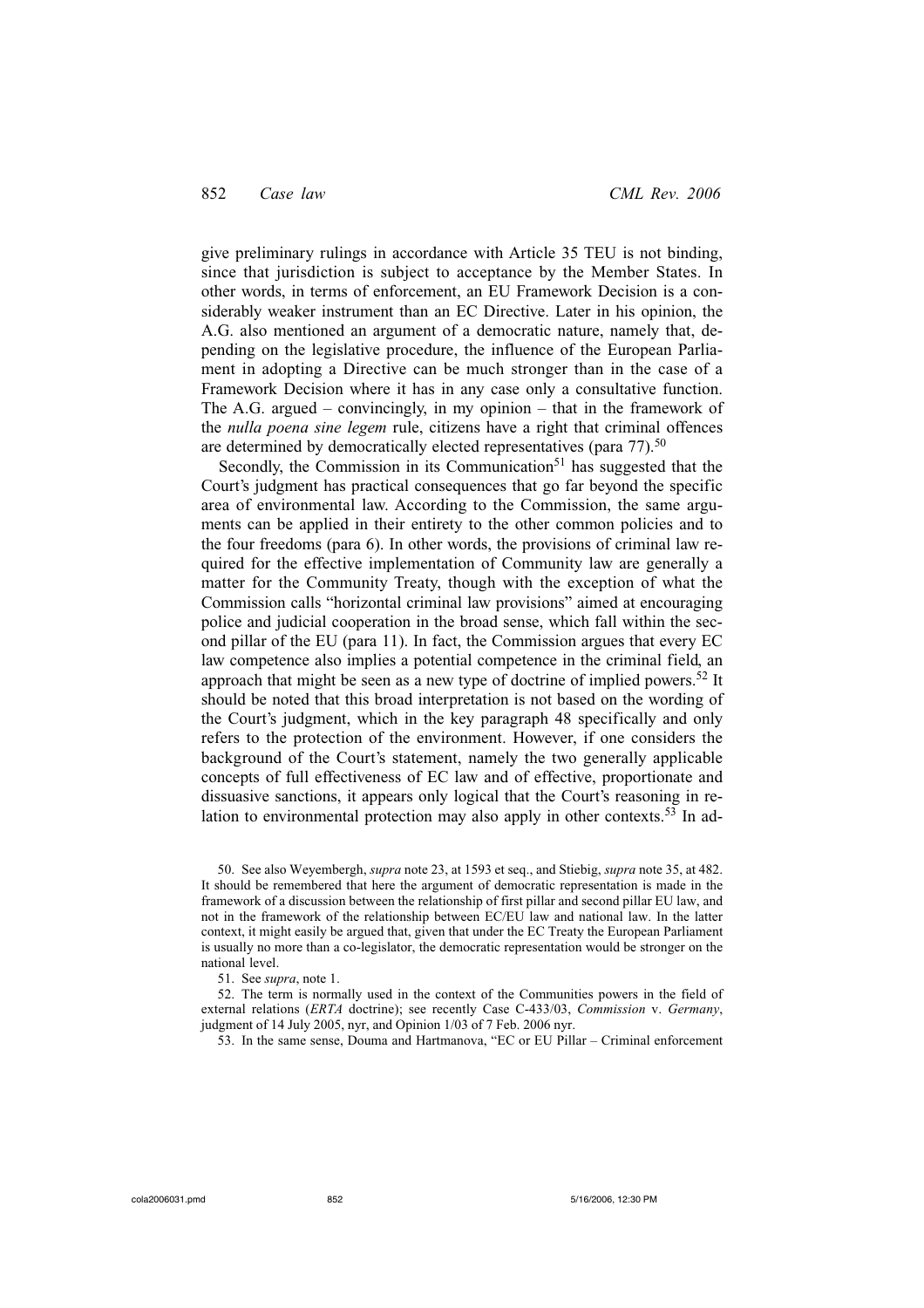dition, other issues covered by EC law will also belong to the Community's essential objectives, just like environmental protection. It can therefore not be said that the Court's judgment is due only to the special importance of EC environmental law. However, even though the Commission does not mention this in its Communication, it should be added that Community competence in criminal law is ruled out in two provisions for two specific areas, namely Art. 280(4) EC (concerning the prevention of and fight against fraud affecting the financial interests of the Community) and Article 135 EC (concerning the strengthening of customs cooperation). $54$ 

Interestingly, the Commission in stating the conditions for Community action in the criminal field mentions not only the necessity for such action but also an element that does not appear in this form in the Court's judgment, namely consistency (para 13). The Commission rightly emphasizes that the Community action must respect the overall consistency of the European Union's system of criminal law to ensure that criminal provisions do not become fragmented and ill-matched. Against this background, the Commission then states that a number of Framework Decisions adopted by the Council are either entirely or partly incorrect in view of their wrong legal basis and should be corrected (paras. 14 et seq.).<sup>55</sup> The Commission now plans to

of European environmental law", 11 *European Law Reporter* (2005), at 417.

54. Though Stiebig (*supra* note 35), at 483 et seq., argues that Art. 280(4) EC does indeed include a competence of the Community to adopt criminal law provisions.

55. The relevant measures are listed in the annex to the Communication. Besides the Framework Decision annulled in the judgment under discussion, this list includes the following four Framework Decisions presently in force:

– Framework Decision of 6 Dec. 2001 amending Framework Decision 2000/383/JHA on increasing protection by criminal penalties and other sanctions against counterfeiting in connection with the introduction of the euro, O.J. 2001, L 329/3, as amended;

– Framework Decision of 28 May 2001 combating fraud and counterfeiting of non-cash means of payment, O.J. 2001, L 149/1;

– Framework Decision 2003/568/JHA of 22 July 2003 on combating corruption in the private sector, O.J. 2003, L 192/54;

– Framework Decision 2005/222/JHA of 24 February 2005 on attacks against information systems, O.J. 2005, L 69/67.

In the framework of the "double-text mechanism", the list further includes the following three combinations of Directives and Framework Decisions:

– Directive 91/308/EEC of 10 June 1991 on prevention of the use of the financial system for the purpose of money laundering, O.J. 1991, L 166/77, and Framework Decision of 26 June 2001 on money laundering, the identification, tracing, freezing, seizing and confiscation of instrumentalities and the proceeds of crime, O.J. 2001, L 182/1;

– Directive 2002/90/EC of 28 Nov. 2002 defining the facilitation of unauthorized entry, transit and residence, O.J. 2002, L 328/17) and Framework Decision of 28 Nov. 2002 on the strengthening of the penal framework to prevent the facilitation of unauthorized entry, transit and residence, O.J. 2002, L 328/1;